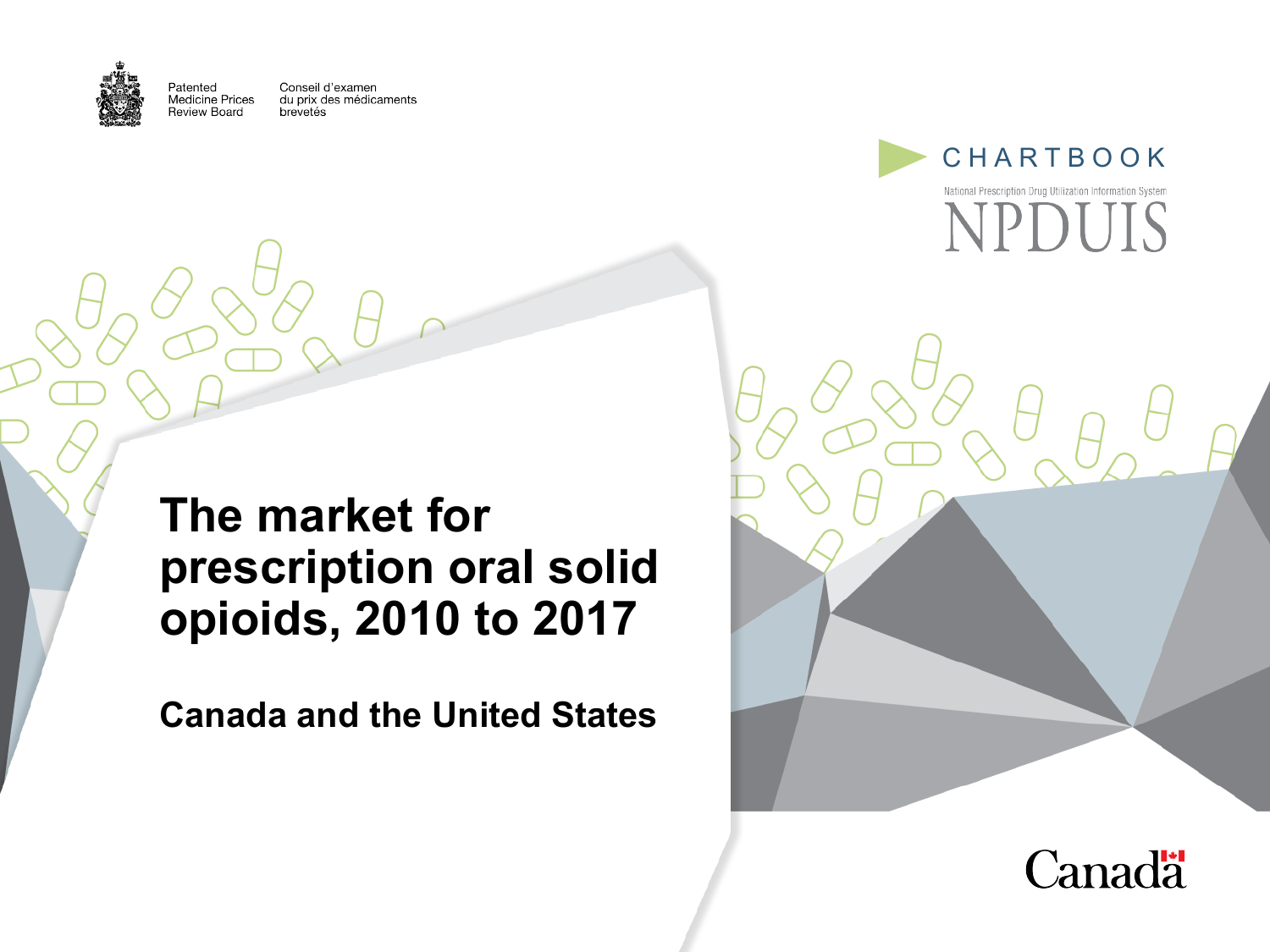Published by the Patented Medicine Prices Review Board January 2019

The market for prescription oral solid opioids, 2010 to 2017: Canada and the United States is available in electronic format on the PMPRB website.

Une traduction de ce document est également disponible en français sous le titre : Le marché des opioïdes d'ordonnance sous forme orale solide, de 2010 à 2017 : Canada et États-Unis.

> Patented Medicine Prices Review Board Standard Life Centre Box L40 333 Laurier Avenue West Suite 1400 Ottawa, ON K1P 1C1

> > Tel.: 1-877-861-2350 TTY 613-288-9654

Email: PMPRB.Information-Renseignements.CEPMB@pmprbcepmb.gc.ca

Web: www.pmprb-cepmb.gc.ca

ISBN 978-0-660-29056-0

Cat. No.: H82-31/2019E-PDF

© Her Majesty the Queen in Right of Canada, as represented by the NPDUIS initiative of the Patented Medicine Prices Review Board, 2019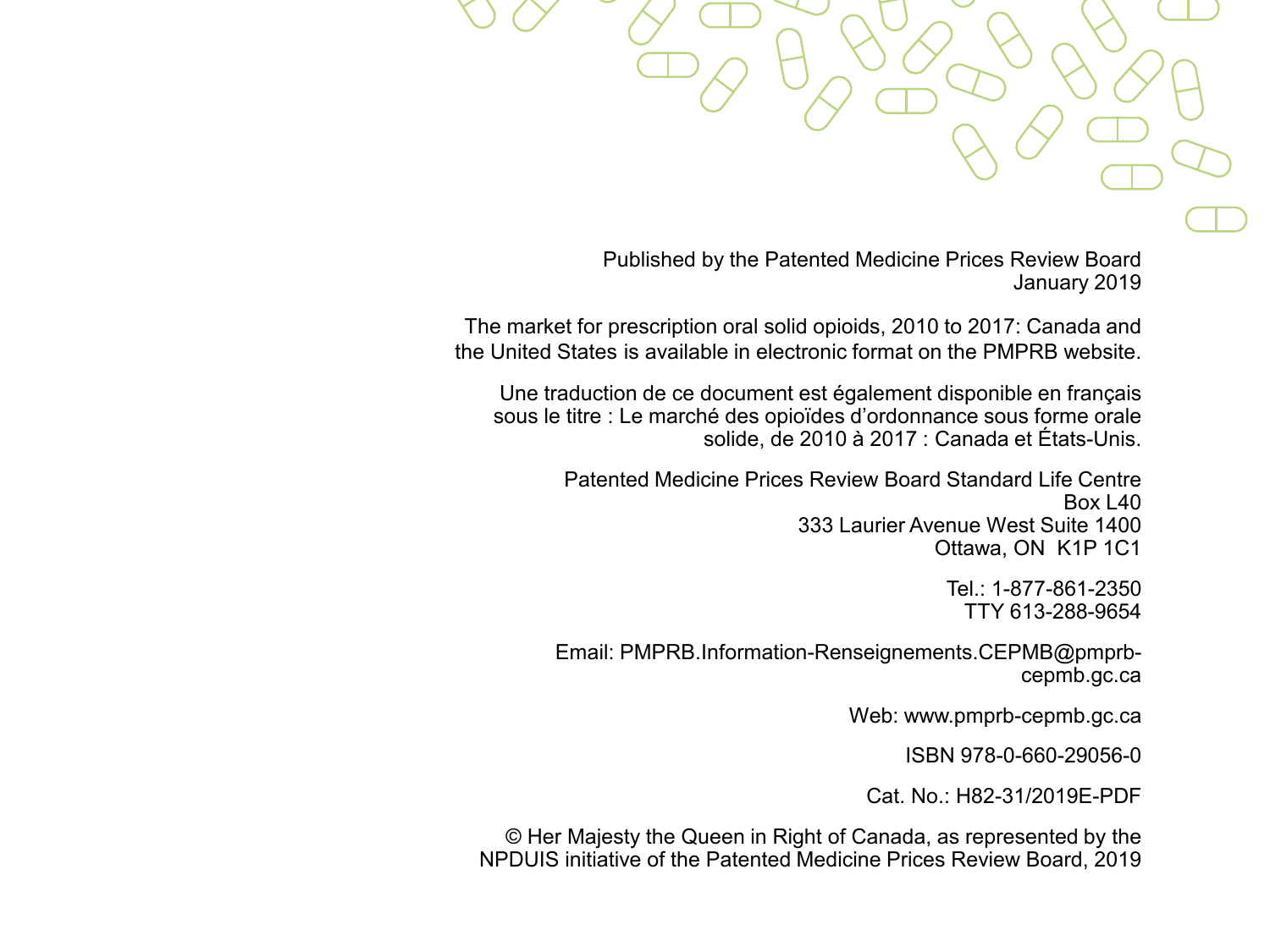## **PMPRB Reporting**

#### **About the PMPRB**

The Patented Medicine Prices Review Board (PMPRB) is a respected public agency that makes a unique and valued contribution to sustainable spending on pharmaceuticals in Canada by:

- providing stakeholders with price, cost, and utilization information to help them make timely and knowledgeable pricing, purchasing and reimbursement decisions; and
- acting as an effective check on the prices of patented medicines through the responsible and efficient use of its consumer protection powers.

#### **Disclaimer**

NPDUIS operates independently of the regulatory activities of the Board of the PMPRB. The research priorities, data, statements and opinions expressed or reflected in NPDUIS reports do not represent the position of the PMPRB with respect to any regulatory matter. NPDUIS reports do not contain information that is confidential or privileged under sections 87 and 88 of the Patent Act, and the mention of a medicine in a NPDUIS report is not and should not be understood as an admission or denial that the medicine is subject to filings under sections 80, 81 or 82 of the Patent Act or that its price is or is not excessive under section 85 of the Patent Act.

#### **The NPDUIS Initiative**

The National Prescription Drug Utilization Information System (NPDUIS) is a research initiative established by federal, provincial, and territorial Ministers of Health in September 2001. It is a partnership between the PMPRB and the Canadian Institute for Health Information (CIHI).

Pursuant to section 90 of the Patent Act, the PMPRB has the mandate to generate analysis that provides policy makers and public drug plan managers with critical information and intelligence on price, utilization, and cost trends so that Canada's health care system has more comprehensive and accurate information on how drugs are being used, and on sources of cost pressures.

The specific research priorities and methodologies are established with the guidance of the NPDUIS Advisory Committee and reflect the priorities of the participating jurisdictions, as identified in the NPDUIS [Research Agenda.](http://www.pmprb-cepmb.gc.ca/en/npduis/research-agenda)

3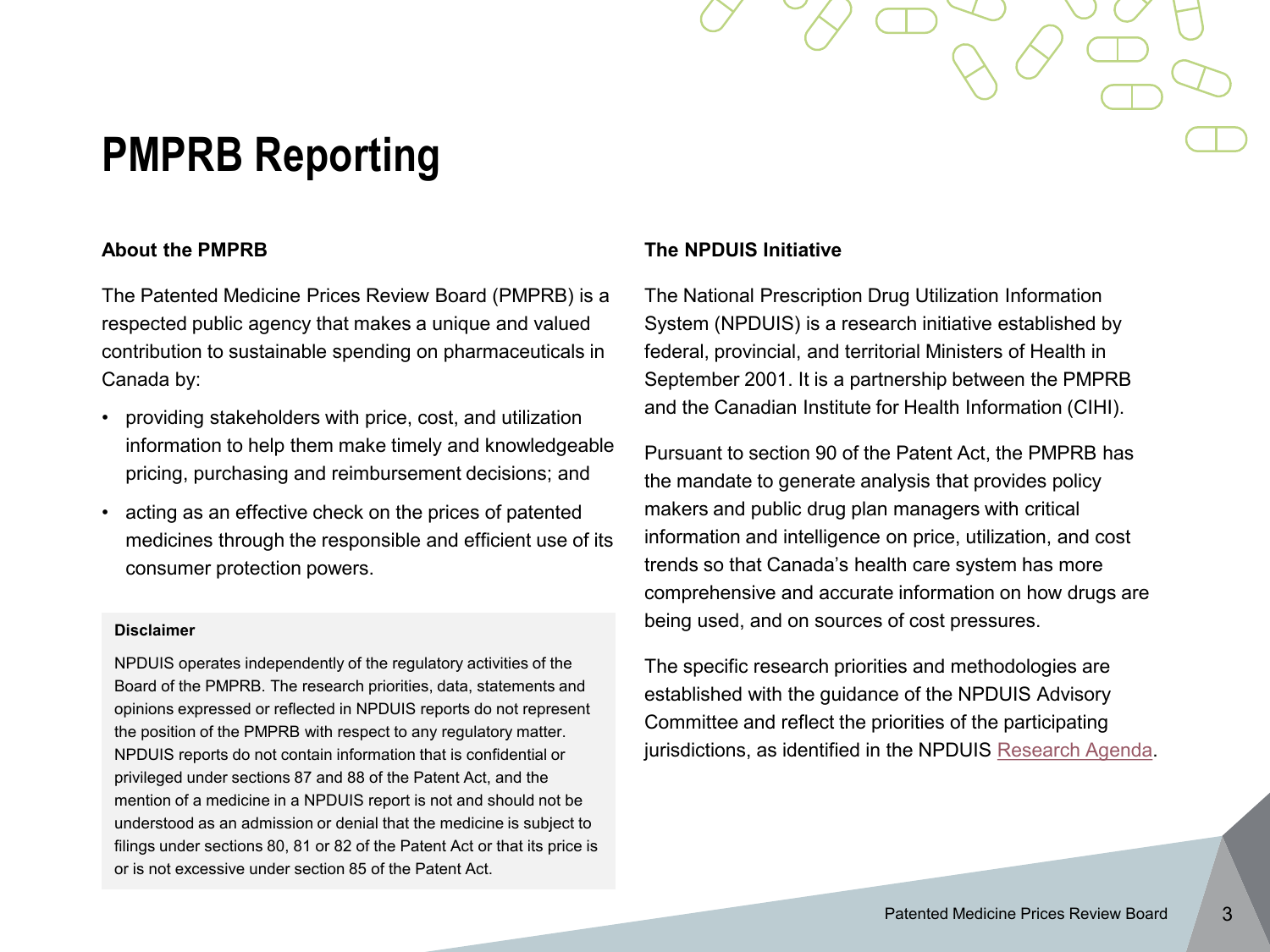

## **Table of Contents**

| Introduction                                          | 6  |
|-------------------------------------------------------|----|
| Data Sources                                          |    |
| <b>Methods</b>                                        | 8  |
| National opioid markets, Canada and the United States | 9  |
| <b>Canadian provincial and payer markets</b>          | 15 |
| Appendix                                              |    |

4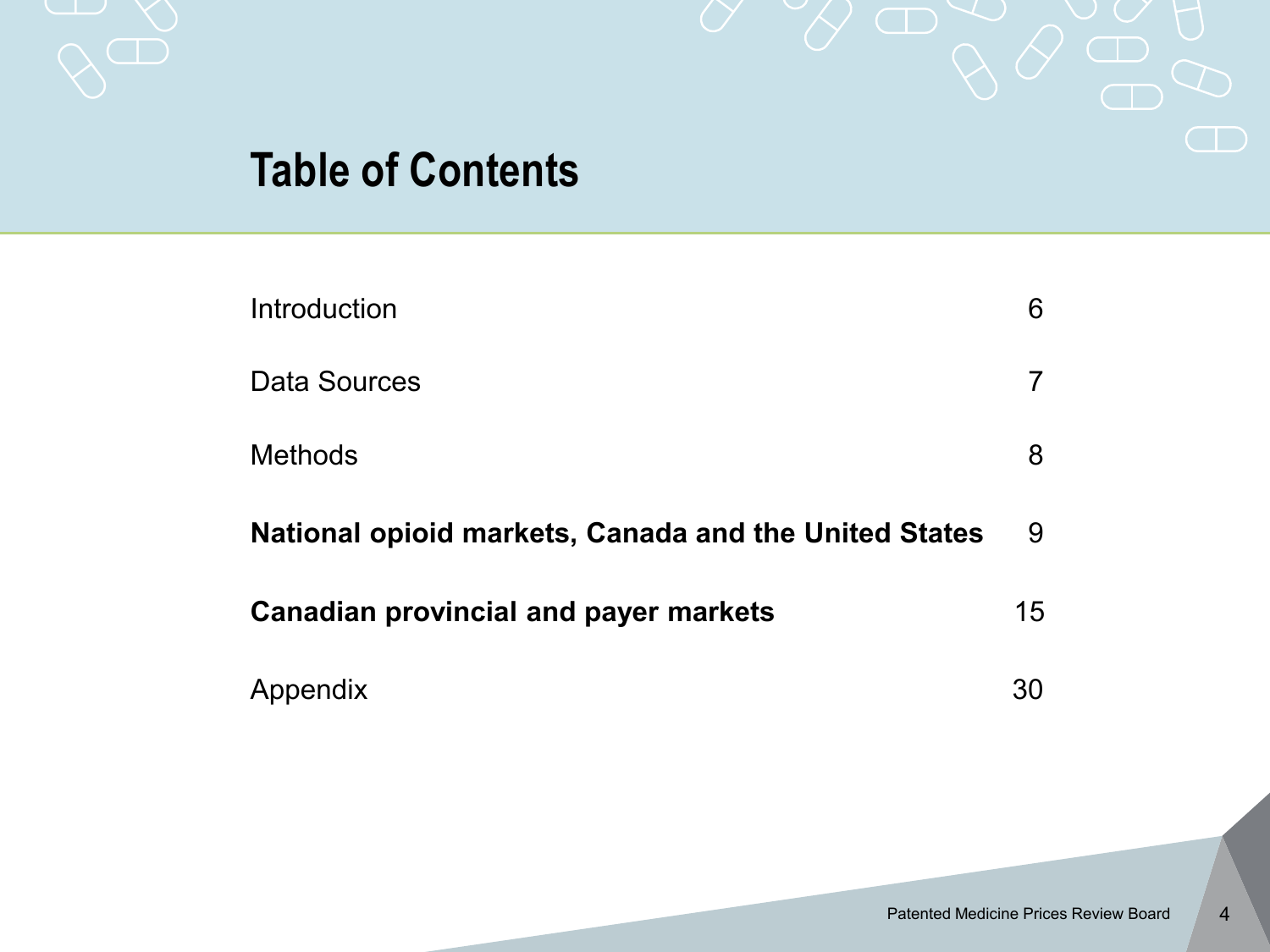## **Introduction**

#### **Regulatory amendments regarding tramadol**

- Health Canada put forward a proposal in June 2018 to add tramadol to Schedule I of the Controlled Drugs and Substances Act (CDSA) and the Schedule to the Narcotic Control Regulations (NCR).
- This is intended to help prevent diversion and protect Canadians from the health risks of unauthorized tramadol use, while maintaining its availability for legitimate medical and scientific use.
- More details on the proposed regulatory amendments are available at: https://www.canada.ca/en/health[canada/programs/consultation-amendments](https://www.canada.ca/en/health-canada/programs/consultation-amendments-tramadol.html)tramadol.html

#### **Purpose of this analysis**

To provide an overview of the market for prescription opioids in Canada and the United States to inform discussions on the impact of the proposed regulatory changes.

#### **Limitations**

This analysis of prescription opioids covers only one aspect of a multifaceted health issue. The highlevel statistics presented here are generally limited to the market for prescription oral solid opioids and the results do not capture the use of other formulations or the use of illegally obtained opioids in Canada and the US. While this reporting is designed to inform policies promoting safer opioid consumption, an analysis of the broader issues related to the opioid crisis such as opioid use disorders, the implications of opioid poisoning, and the illicit use of opioids, falls outside the scope of this study.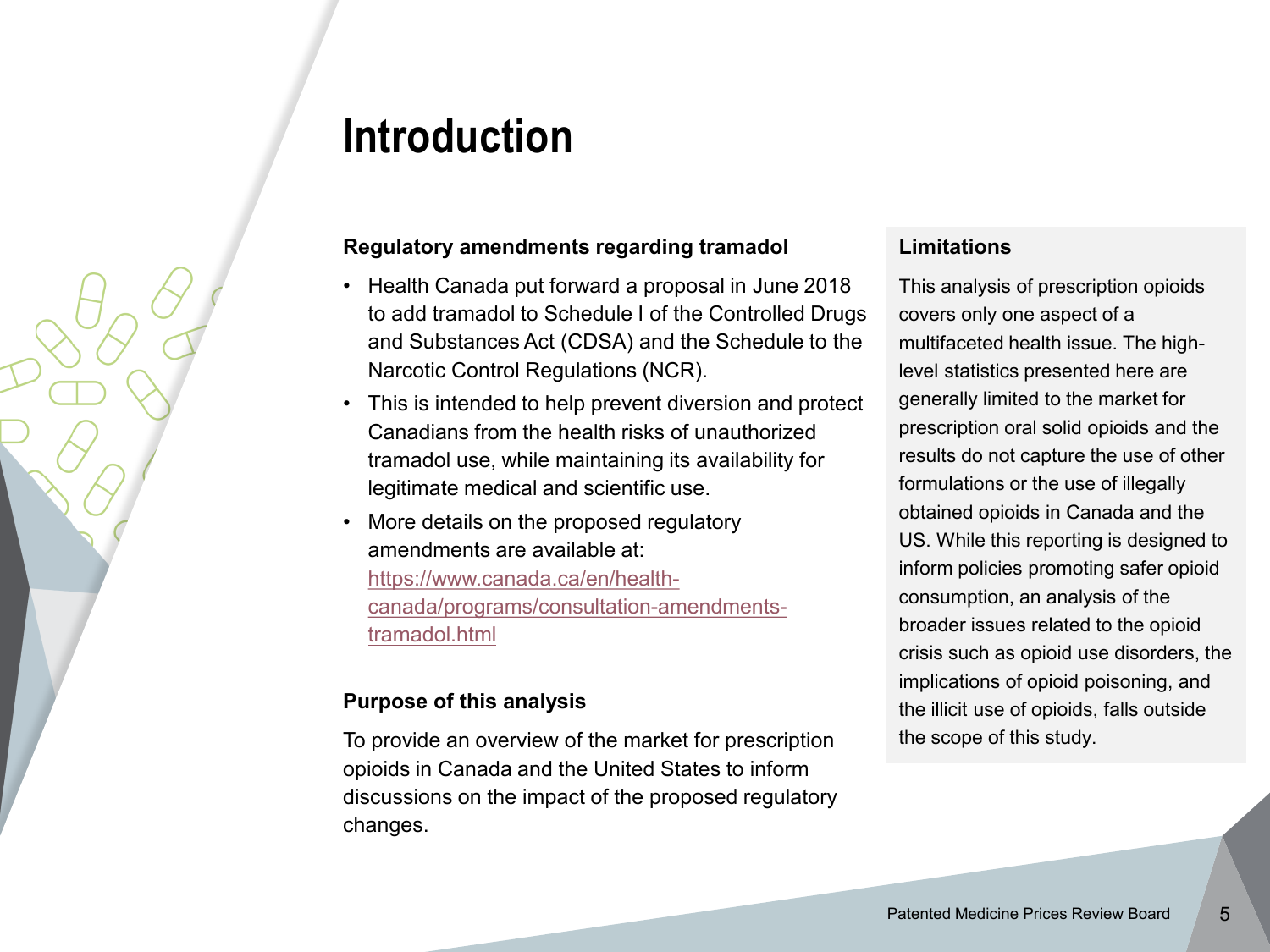

### **Data Sources**

The findings presented in this study are based on the analysis of a number of databases. The results pertaining to the Canadian national retail and hospital markets are based on data captured in the **IQVIA MIDAS™ Database (all rights reserved)**.

The **NPDUIS Database from the Canadian Institute for Health Information (CIHI)**, consisting of public plan data from every province (except Quebec) as well as the Yukon and NIHB, was used in the analyses of the public drug plan market, while the **IQVIA Private Pay Direct Plan Database** was used in the analyses of the private drug plan market. **CIHI** private plan data for British Columbia was used in one analysis.

The **IQVIA Payer Insights Database** provided information on the market breakdown by public, private, and out-of-pocket markets.

For more information on these data sources, see the Source Materials document on the [Analytical Studies](http://www.pmprb-cepmb.gc.ca/en/npduis/analytical-studies) page of the PMPRB website.

Although based in part on data provided under license by IQVIA's MIDAS™ and Payer Insights databases and by the Canadian Institute for Health Information (CIHI), statements, findings, conclusions, views, and opinions expressed in this report are exclusively those of the PMPRB and are not attributable to IQVIA or CIHI.

6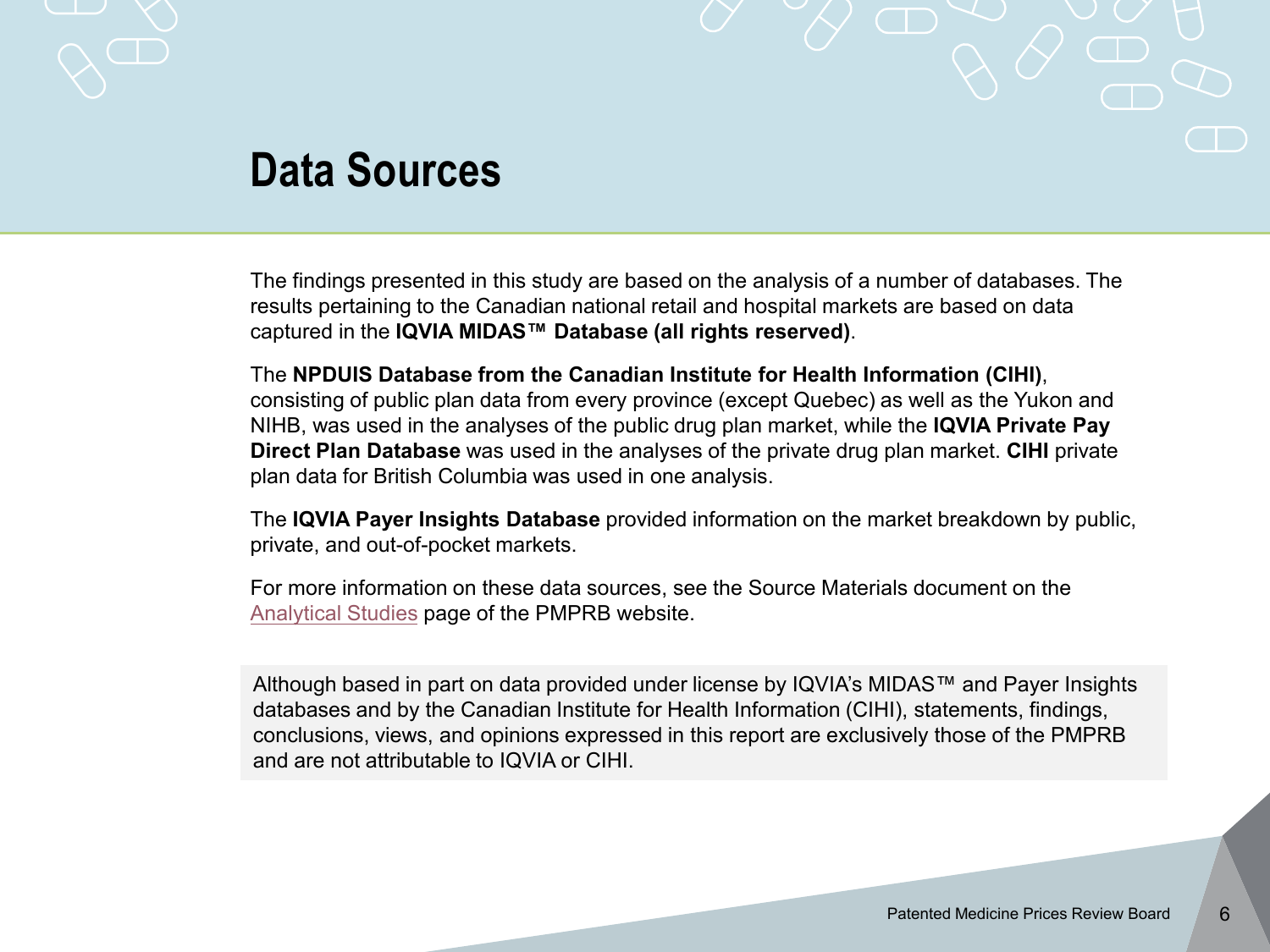

### **Methods**

This study focuses on the Canadian and US markets for the oral solid formulations of the prescription opioids listed below, including combination products containing the target medicines. For some analyses, oral solid formulations could not be isolated from the rest of the data, and thus, the results include all forms of each opioid. Physical units are a count of individual pills, tablets, caplets, etc. regardless of strength or formulation. Fully synthetic opioids such as fentanyl or methadone were not included in the analyses.

The following is the list of opioids included in this study, along with their respective morphine equivalents (MEQ):



[Morphine equivalents are based on the Canadian Guideline for Safe and Effective Use of Opioids for Chronic Non-Cancer](http://nationalpaincentre.mcmaster.ca/documents/opioid_guideline_part_b_v5_6.pdf)  Pain, 2010; [C](https://www.cms.gov/Medicare/Prescription-Drug-Coverage/PrescriptionDrugCovContra/Downloads/Opioid-Morphine-EQ-Conversion-Factors-vFeb-2018.pdf)[MAJ Guideline for opioid therapy and chronic noncancer](http://www.cmaj.ca/content/189/18/E659) pain (tramadol only); US Centers for Medicare & Medicaid Services Opioid Oral Morphine Milligram Equivalent (MME) Conversion Factors (oxymorphone only)

7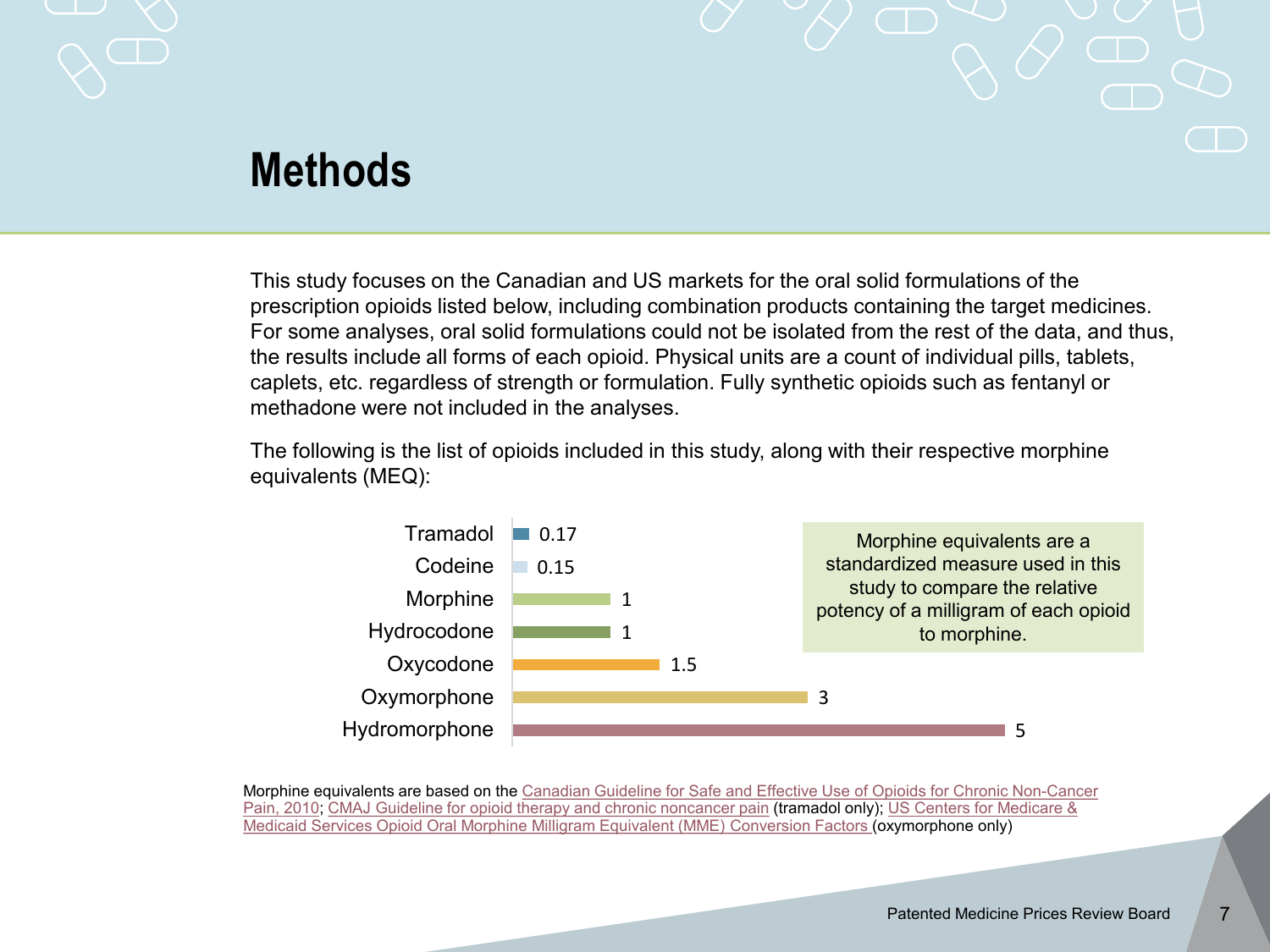# **National opioid markets**

Canada and the United States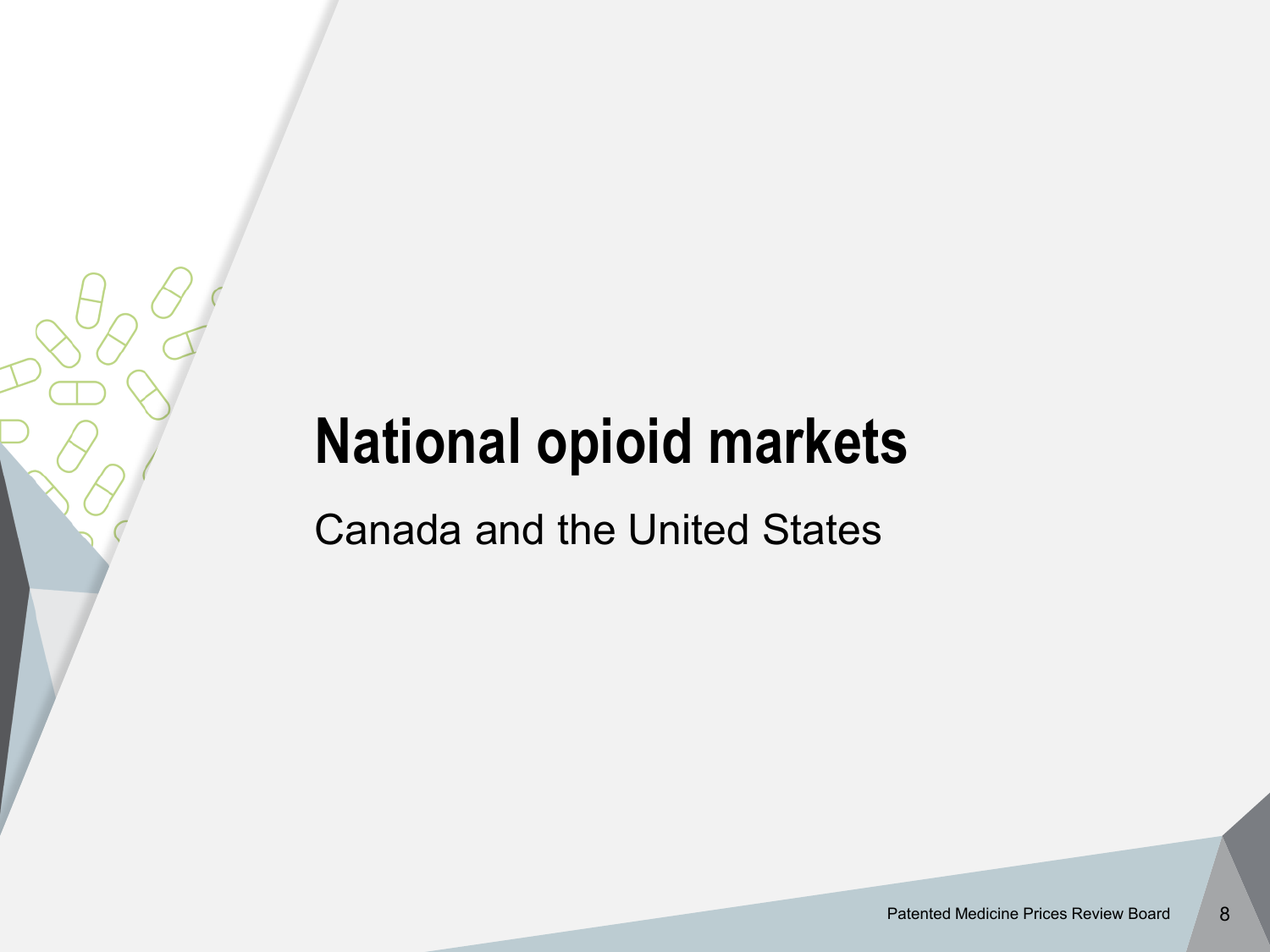

In 2017, enough oral solid opioids were prescribed to provide every Canadian with the equivalent of over 1 mg of morphine per day. The 419 MEQ per capita in 2017 represents an annual decline of 3.3% from the 529 MEQ per capita in 2010.

FIGURE 1.1 Morphine equivalents sold per capita, oral solid opioids, Canada and the US, 2010 to 2017



**CAGR:** compound annual growth rate, 2010 to 2017.

**Data source:** IQVIA MIDAS™ Database, prescription retail and hospital markets, 2010 to 2017. All rights reserved.

9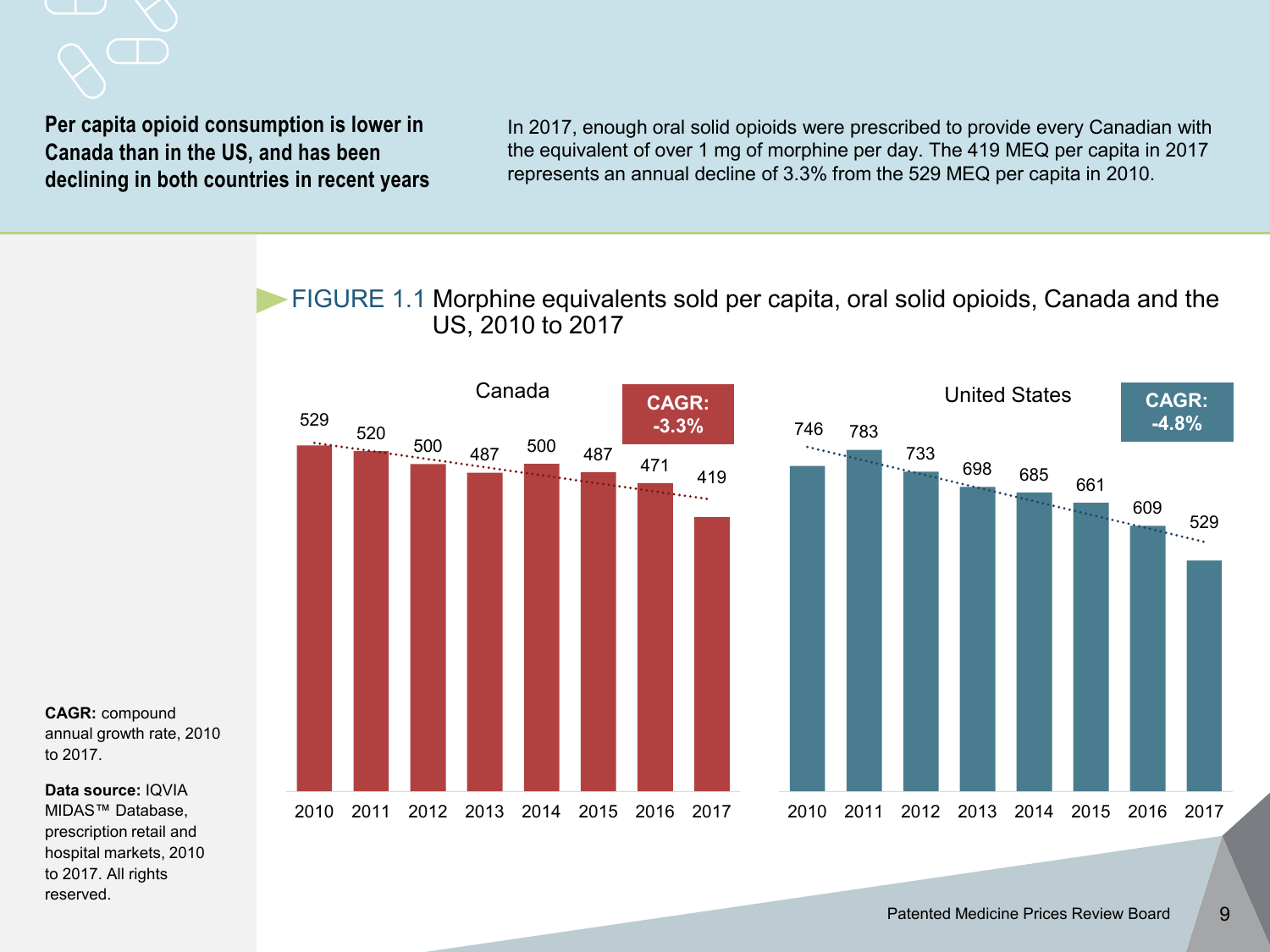#### **While the use of most prescription opioids is declining in Canada and the US, tramadol and hydromorphone use in Canada is on the rise**

As measured by MEQ sold, the use of tramadol and hydromorphone in Canada grew at a compounded annual rate of greater than 4% from 2010 to 2017.

### FIGURE 1.2 Number of morphine equivalents indexed to 2010, oral solid opioids, Canada and the US, 2010 to 2017



**CAGR:** compound annual growth rate.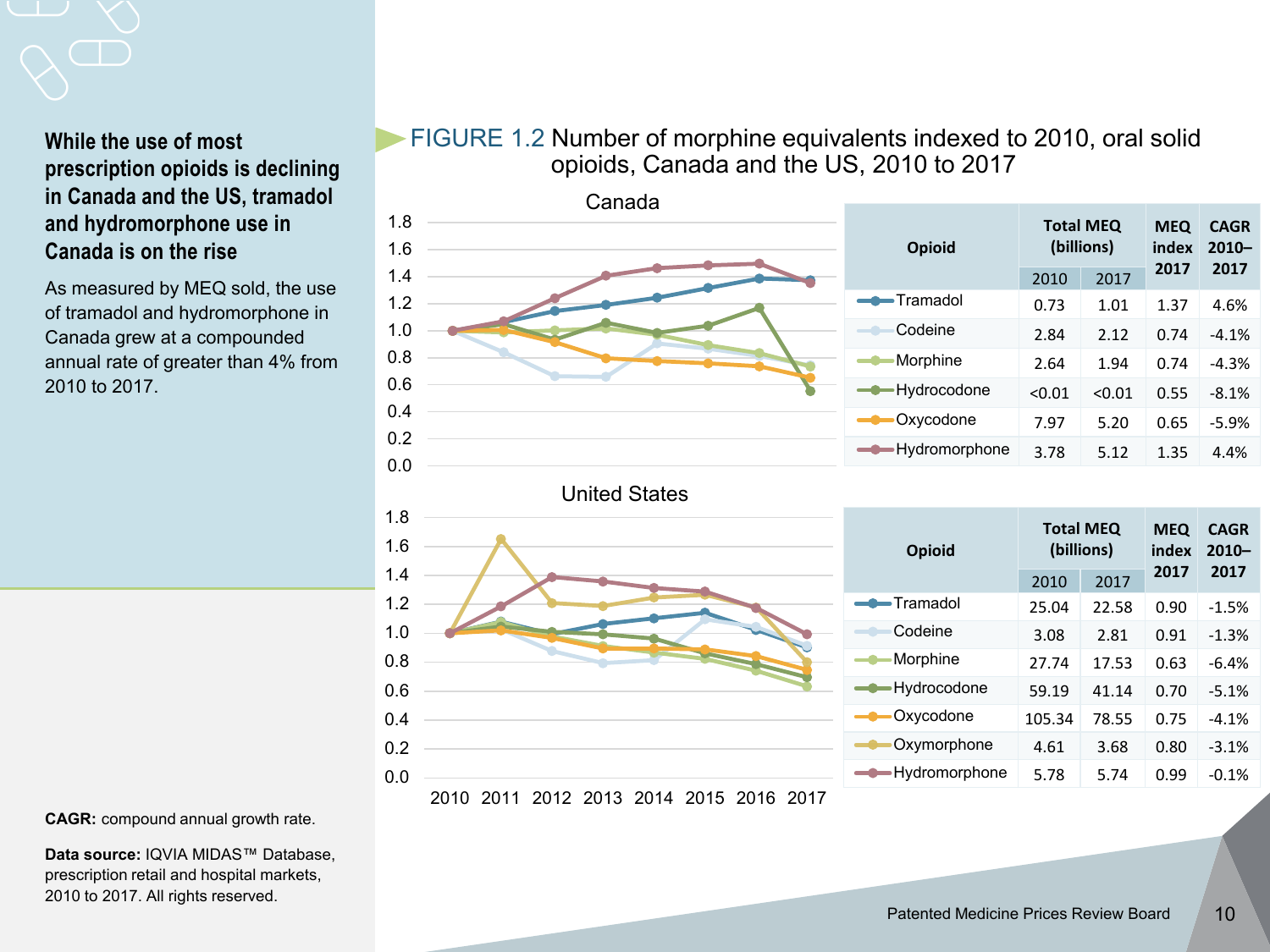### **Tramadol, one of the least potent opioids, captures a relatively low share of opioid units and MEQ in Canada compared to the US; hydromorphone, the most potent opioid, accounts for a much more important share in Canada than it does in the US**

Oxycodone and hydromorphone accounted for most of the prescription opioid use (67% of all MEQ) and the majority of sales (60%) in Canada in 2017. In the US, oxycodone had the greatest use (46% of all MEQ), while the more potent hydromorphone accounted for only a minimal share.

FIGURE 1.3 Market distribution by units, morphine equivalents, and sales, oral solid opioids, Canada and the US, 2017



**Data source:** IQVIA MIDAS™ Database, prescription retail and hospital markets, 2017.

All rights reserved.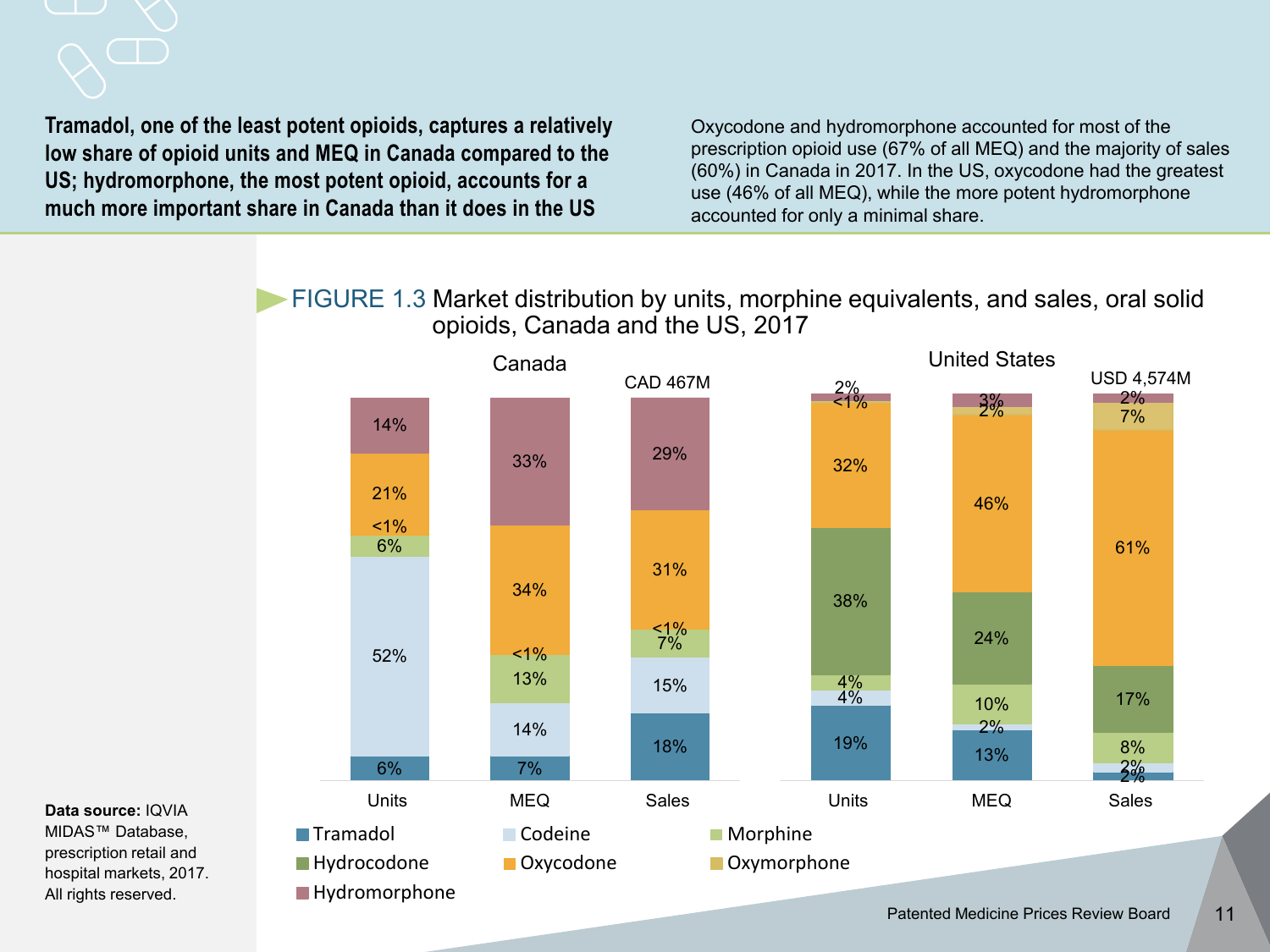#### **The increase in the use of hydromorphone and tramadol in Canada since 2010 has resulted in them capturing a growing share of the opioid market, as the use of other opioids declines**

Hydromorphone's market share in terms of MEQ increased from 21% to 33% between 2010 and 2017, while tramadol's share has nearly doubled from 4% to 7% over the same period. Figures A1 and A2 in the Appendix provide similar information in terms of units and sales, respectively.

FIGURE 1.4 Distribution of morphine equivalents by oral solid opioid, Canada and the US, 2010 to 2017

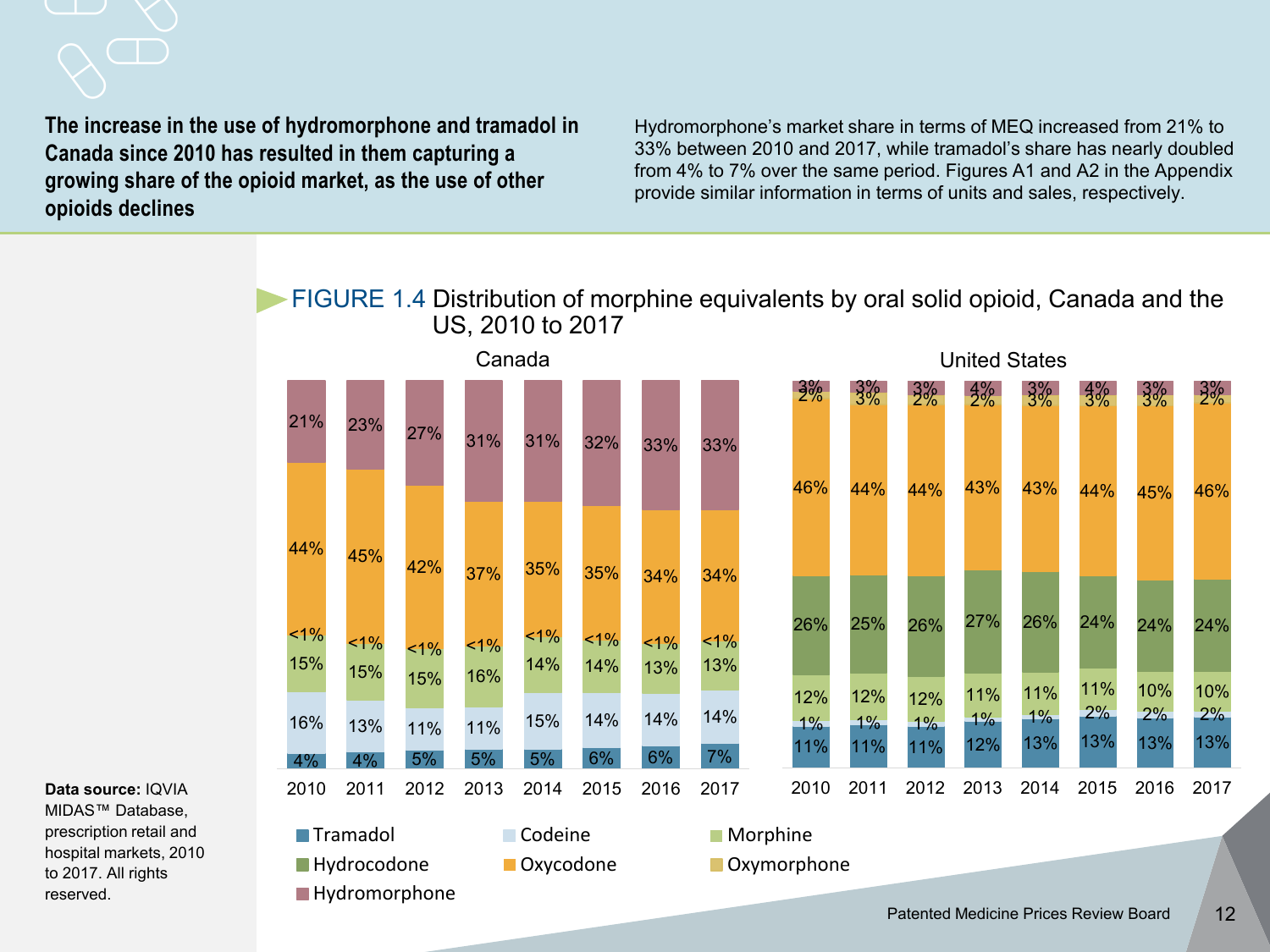#### **Important disparities exist between the prices of opioids in Canada and in the US**

The average prices per milligram of codeine, morphine, and oxycodone were markedly lower in Canada than in the US in 2017, while the price of hydromorphone was higher. Despite generic availability, the price of tramadol was over 12 times higher in Canada than in the US.

\* Oral solid hydrocodone use in Canada is minimal and only covered by private plans.

**Data source:** IQVIA MIDAS™ Database, prescription retail and hospital markets, 2017. All rights reserved.

FIGURE 1.5 Price per milligram of oral solid opioids, Canada and the US, 2017

| <b>Opioid</b> | Price per milligram (CAD) | <b>Canadian price</b> |            |
|---------------|---------------------------|-----------------------|------------|
|               | <b>Canada</b>             | <b>United States</b>  | difference |
| Tramadol      | \$0.0139                  | \$0.0010              | 1277%      |
| Codeine       | \$0.0058                  | \$0.0079              | $-26%$     |
| Morphine      | \$0.0176                  | \$0.0265              | $-33%$     |
| Hydrocodone*  | \$0.2284                  | \$0.0249              | 817%       |
| Oxycodone     | \$0.0419                  | \$0.0691              | $-39%$     |
| Oxymorphone   | <b>NA</b>                 | \$0.3404              | <b>NA</b>  |
| Hydromorphone | \$0.1333                  | \$0.1173              | 14%        |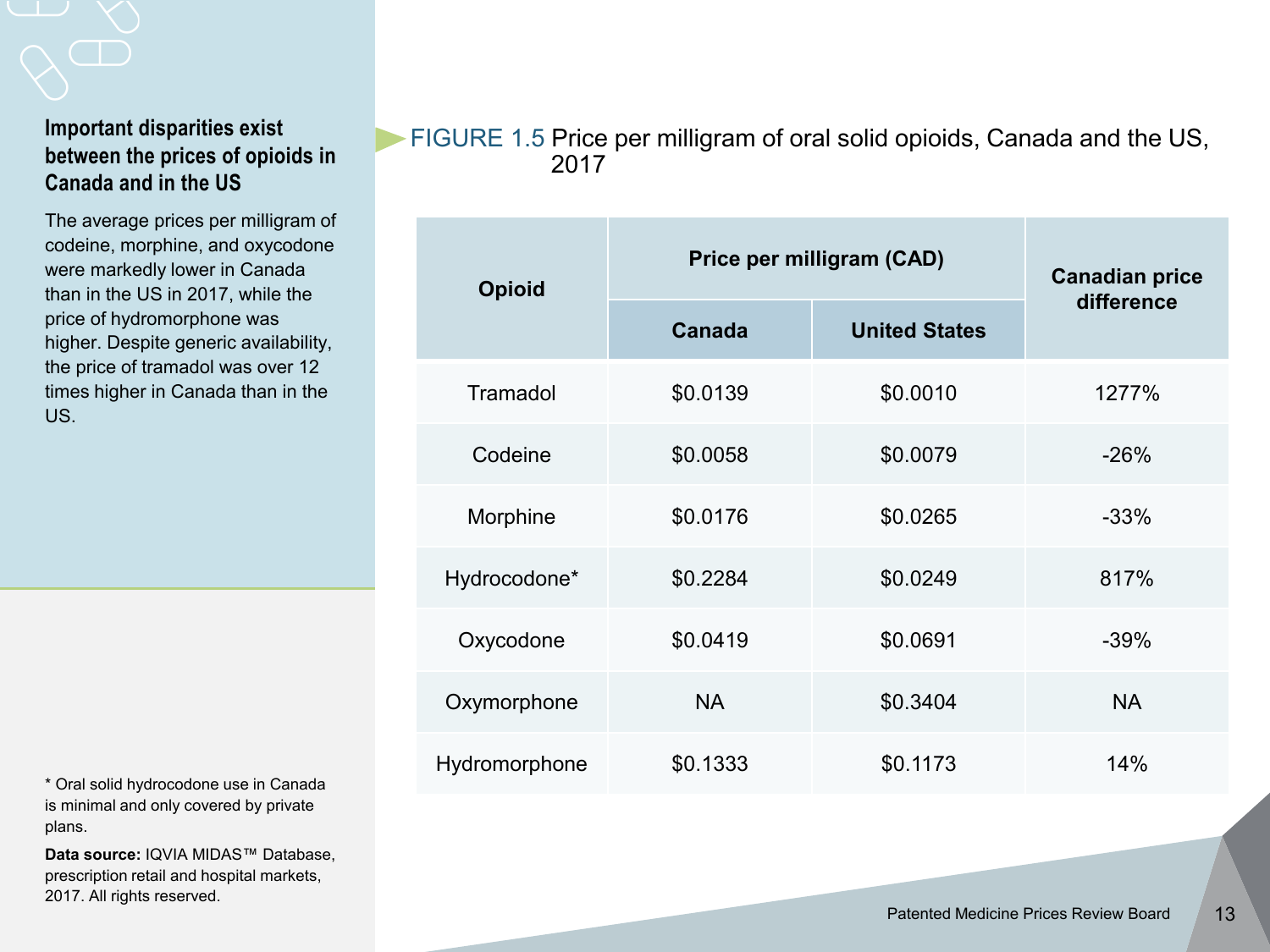**Prices for the highest-selling strengths of opioids have been on the rise in Canada, with the exceptions of tramadol and oxycodone**

Canadian prices of the highest-selling strengths of codeine and morphine increased the most since 2010, with a compound annual growth rate (CAGR) of around 3%. There was greater price variability in the US, with tramadol showing a steep decline in recent years. Generic versions were available for all opioids in the US, and for most in Canada.

FIGURE 1.6 Price indexed to 2010 for highest-selling strengths of oral solid opioids, Canada and the US, 2010 to 2017

| 1.6 | Canada               | <b>Opioid</b>     | Top-<br>selling  |                           | Price per<br>cap/tab, CAD | <b>CAGR</b><br>2010-2017 |
|-----|----------------------|-------------------|------------------|---------------------------|---------------------------|--------------------------|
| 1.4 |                      |                   | strength         | 2010                      | 2017                      |                          |
|     |                      | -Tramadol*        | 37.5 mg          | \$0.64                    | \$0.62                    | $-0.5%$                  |
| 1.2 |                      | Codeine*          | 15 mg            | \$0.06                    | \$0.07                    | 2.9%                     |
| 1.0 |                      | Morphine*         | 100 mg           | \$1.78                    | \$2.23                    | 3.3%                     |
| 0.8 |                      | - Hydrocodone     | 5 mg             | \$1.13                    | \$1.14                    | 0.1%                     |
| 0.6 |                      | Oxycodone*        | 40 mg            | \$2.30                    | \$2.19                    | $-0.7%$                  |
|     |                      | - Hydromorphone   | 12 <sub>mg</sub> | \$1.72                    | \$1.96                    | 1.9%                     |
| 0.4 |                      |                   |                  |                           |                           |                          |
|     |                      |                   |                  | Price per<br>cap/tab, USD |                           | <b>CAGR</b>              |
|     | <b>United States</b> |                   | Top-<br>selling  |                           |                           |                          |
| 1.6 |                      | <b>Opioid</b>     | strength         | 2010                      | 2017                      | 2010-2017                |
| 1.4 |                      | -Tramadol*        | 50 mg            | \$0.04                    | \$0.02                    | $-7.6%$                  |
| 1.2 |                      | Codeine*          | 30 mg            | \$0.09                    | \$0.09                    | 0.0%                     |
|     |                      | Morphine*         | 60 mg            | \$1.13                    | \$1.04                    | $-1.2%$                  |
| 1.0 |                      | -Hydrocodone*     | 10 <sub>mg</sub> | \$0.12                    | \$0.14                    | 2.3%                     |
| 0.8 |                      | Oxycodone*        | 80 mg            | \$10.39                   | \$13.81                   | 4.1%                     |
| 0.6 |                      | Oxymorphone*      | 40 mg            |                           | \$10.35 \$10.19           | $-0.2%$                  |
| 0.4 |                      | -O-Hydromorphone* | 16 mg            |                           | $$14.41$ \$10.78          | $-4.1%$                  |

**CAGR:** compound annual growth rate.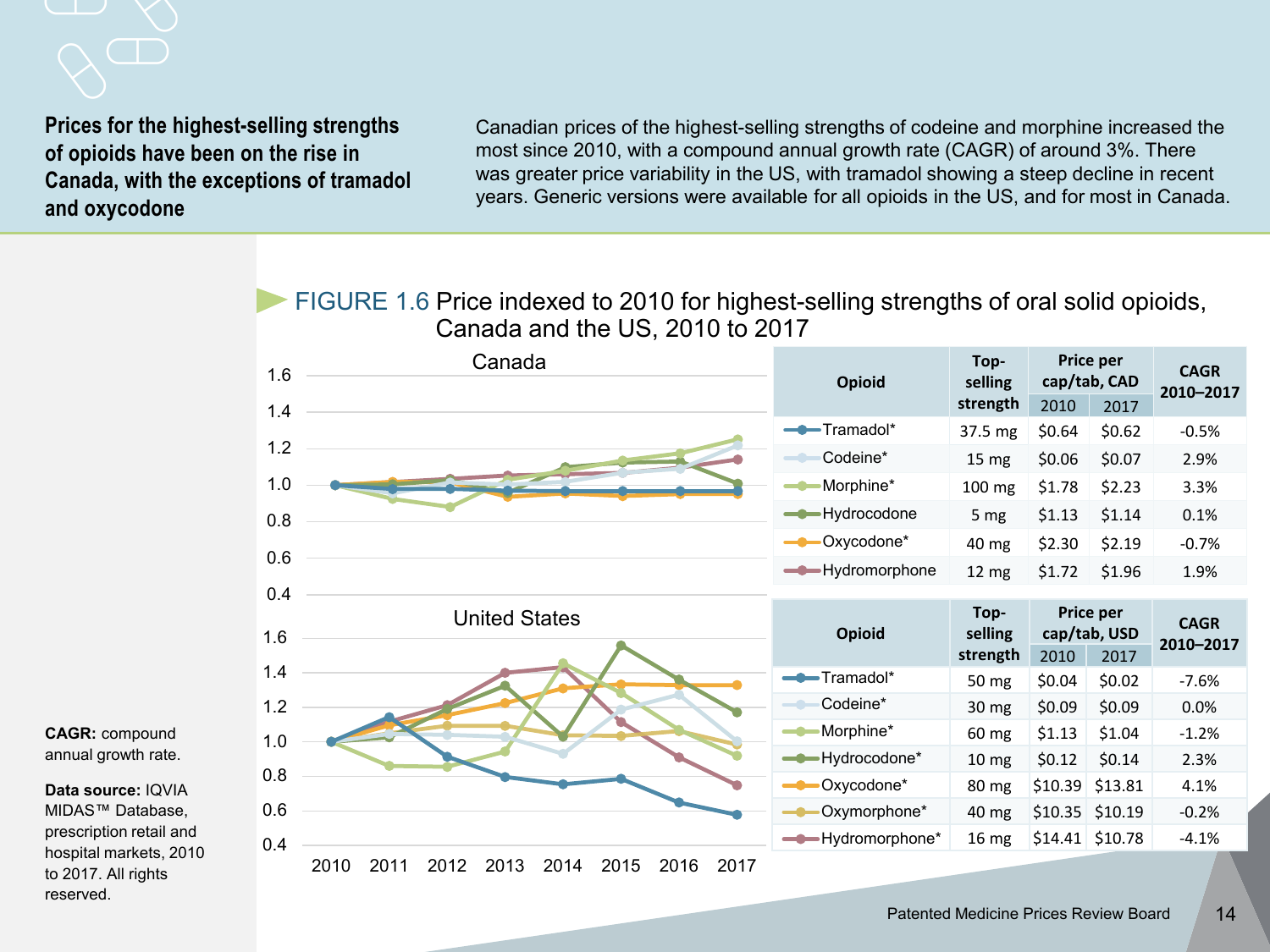# **Canadian provincial and payer markets**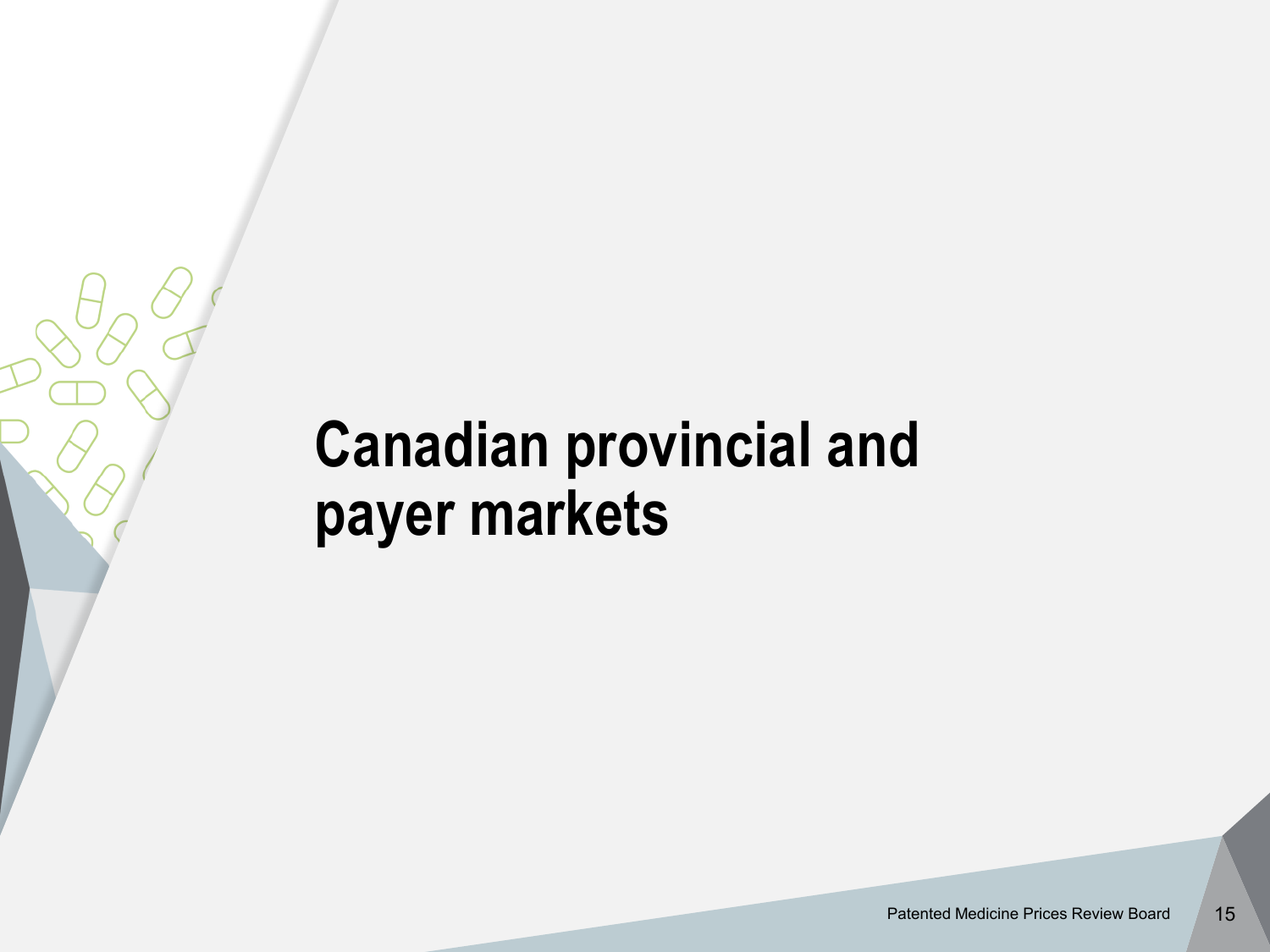**Quebec accounts for a much smaller share of national prescriptions and sales of oral solid opioids than it does for prescription drugs in general, resulting in a proportionally higher share of the opioid market for most other provinces** 

Quebec accounted for 21% of national opioid prescriptions in 2017, whereas Ontario had double that share (42%) and British Columbia and Alberta each had 12%.

FIGURE 2.1 Distribution of retail prescriptions and sales by province, oral solid opioids versus all drugs, 2017



**Data source:** IQVIA Payer Insight Database,

2017. Includes retail sales in public, private, and out-of-pocket markets.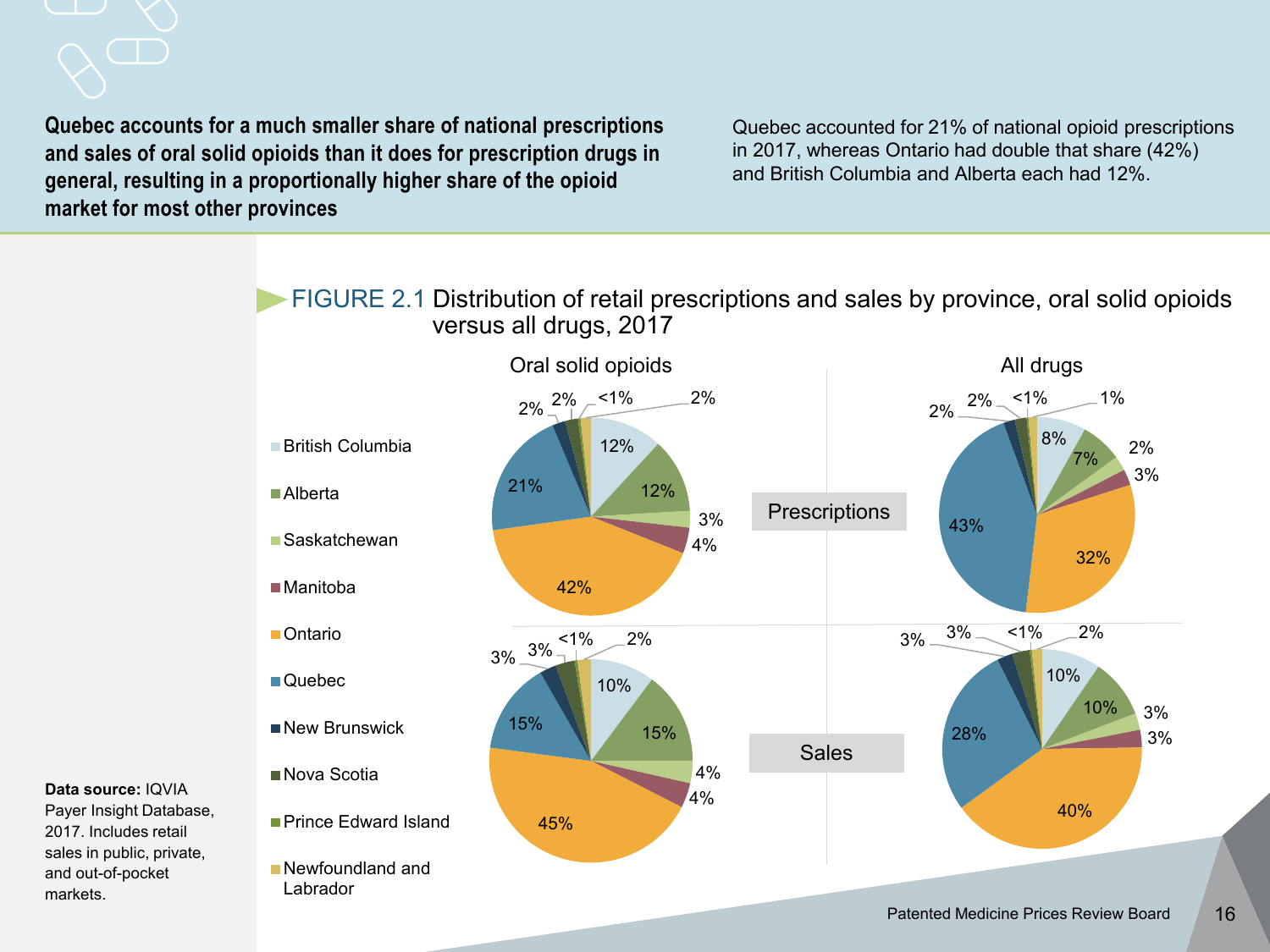**Canadian private and out-of-pocket payers' use of oral solid opioids is proportionally greater than their use of all drugs in terms of prescription volume**

In 2017, half of the prescriptions for opioids were paid for by private and out-of-pocket payers, at 27% and 23%, respectively.

FIGURE 2.2 Share of retail prescriptions and sales by payer, oral solid opioids versus all drugs, 2017



**Data source:** IQVIA Payer Insight Database, 2017. Includes retail sales in public, private, and out-of-pocket markets.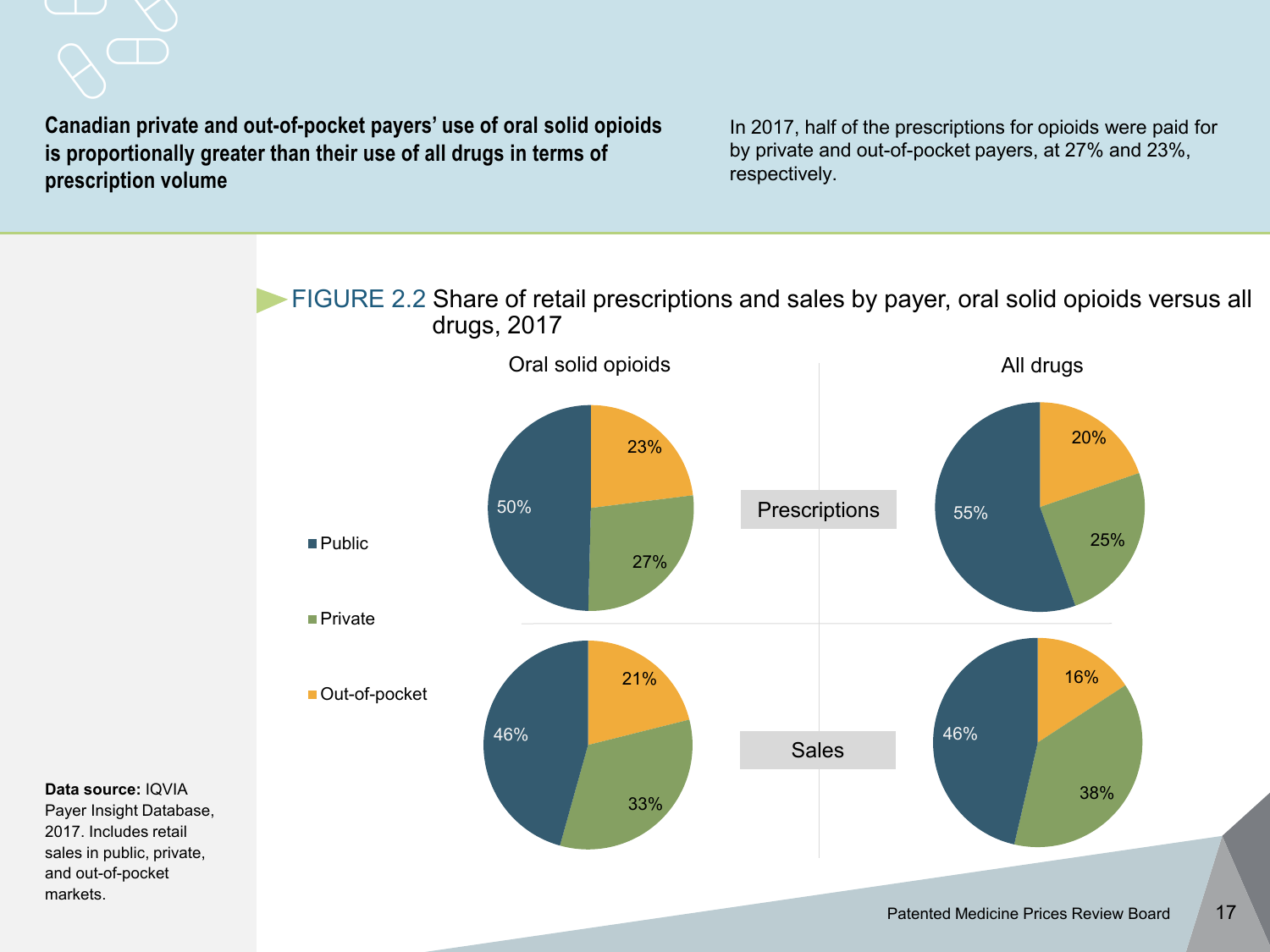**The majority of retail prescriptions for oral solid opioids are paid by private and out-of-pocket payers in almost all provinces** 

Ontario and Quebec were the only provinces where public plans were the first payer for the majority of retail prescriptions, at 52% and 51%, respectively.

FIGURE 2.3 Share of retail prescriptions and sales by payer\*, oral solid opioids, 2017



\* NIHB prescriptions not included.

**Data source:** IQVIA Payer Insight Database, 2017. Includes retail sales in public, private, and out-of-pocket markets.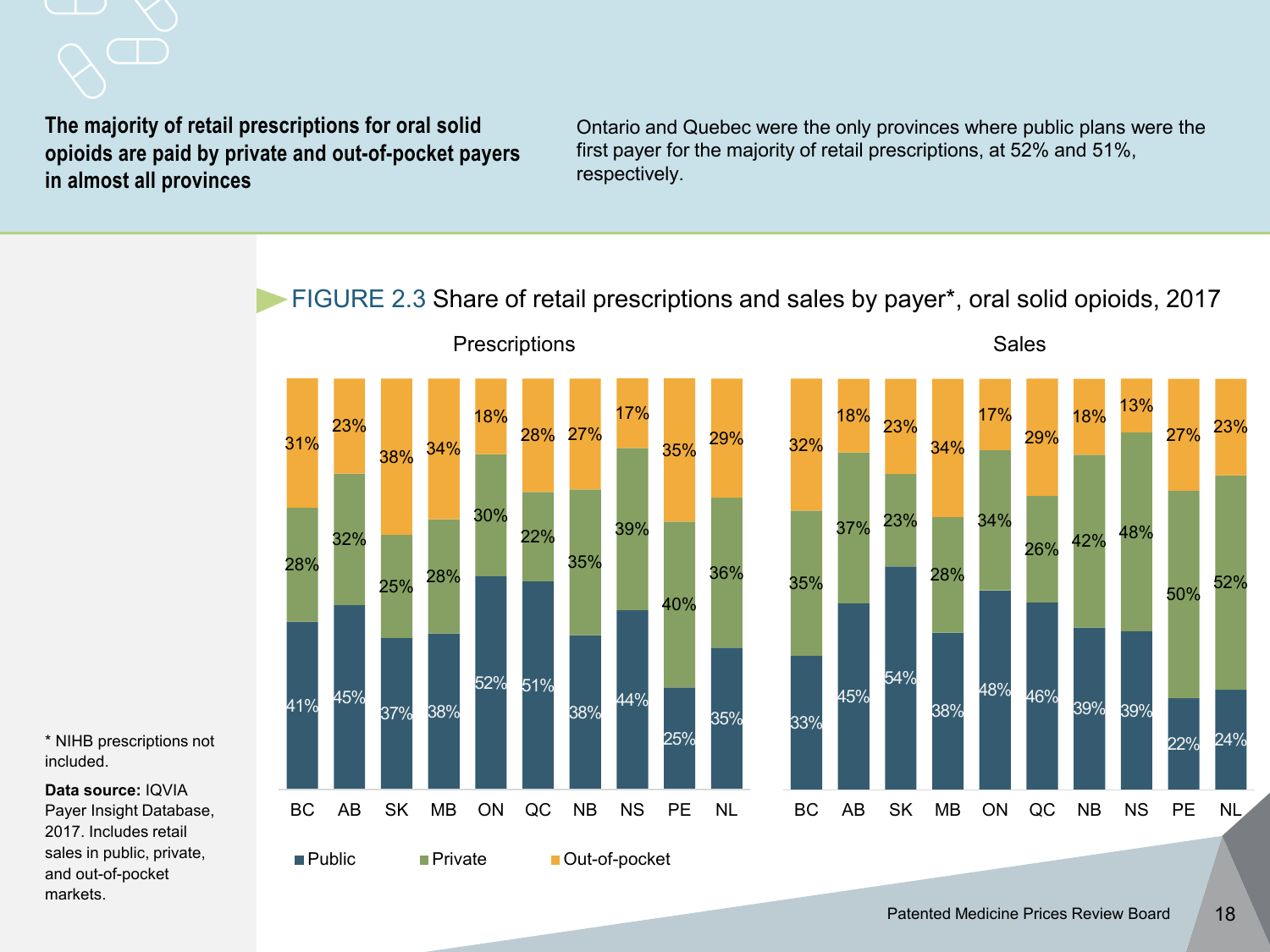**Quebec has the lowest proportion of prescription opioids use in terms of retail prescriptions and sales, while Alberta has the highest**

As a percentage of all drugs, retail prescriptions and sales for oral solid opioids in Quebec were less than half the levels observed in any other province in 2017.

FIGURE 2.4 Oral solid opioids share of total retail prescriptions and sales, 2017



**Data source:** IQVIA Payer Insight Database, 2017. Includes retail sales in public, private,

and out-of-pocket

markets.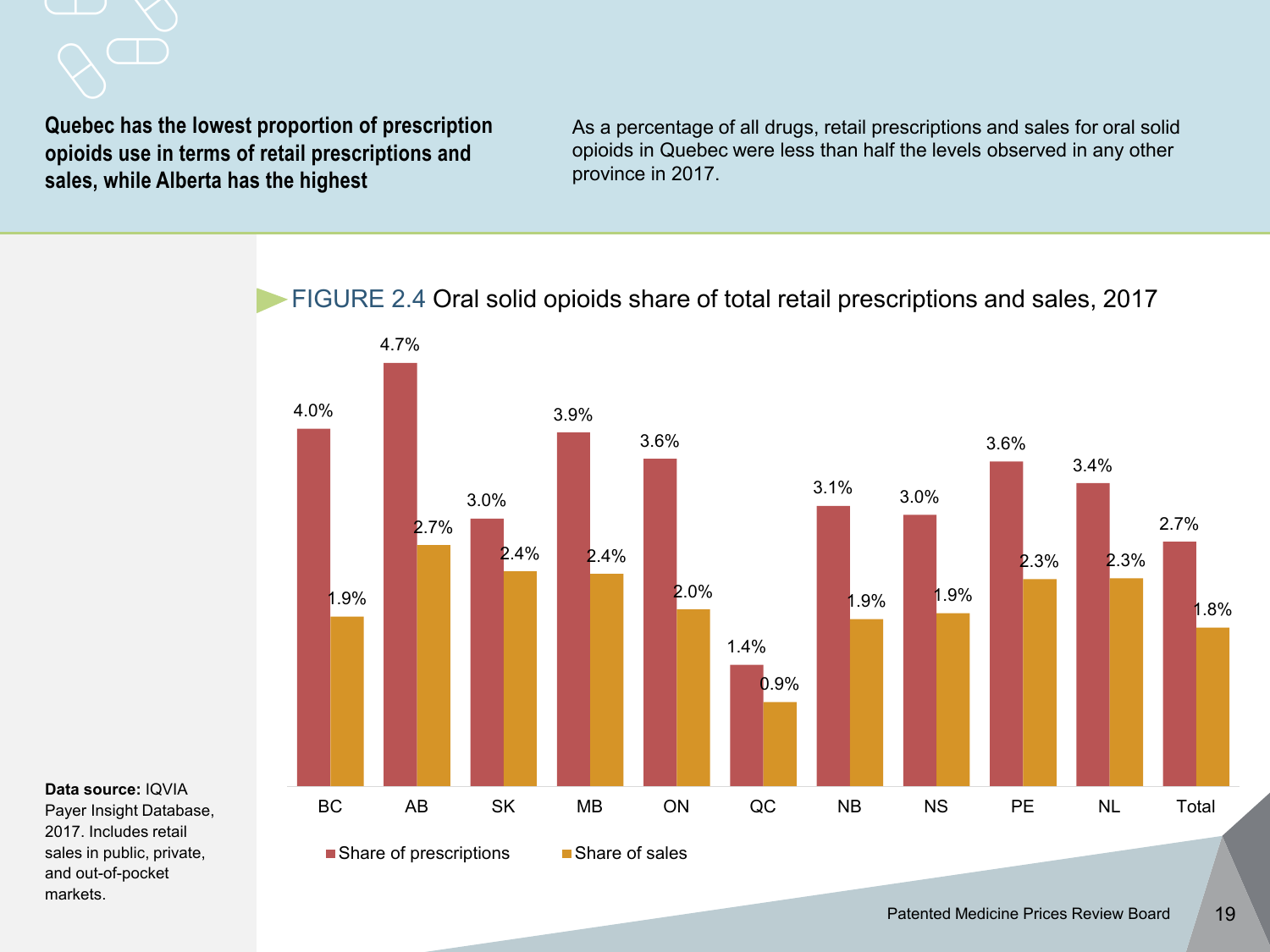#### **Opioids account for a sizable share of prescriptions and drug costs, and have a higher share in private than in public plans**

The share of opioid prescriptions was 4.4% in private plans and 2.9% in public plans in 2017.

\* Includes drug cost and markup. Dispensing costs are excluded.

† Includes only the jurisdictions with both public and private data; NIHB (public only) and Quebec (private only) are excluded for these results.

**Data source:** National Prescription Drug Utilization Information System Database, Canadian Institute for Health Information, 2017; IQVIA Private Pay Direct Drug Plan Database, 2017.

### FIGURE 2.5 Oral solid opioids share of total drug costs\* and prescriptions, NPDUIS public plans and private plans, 2017



Private drug plans

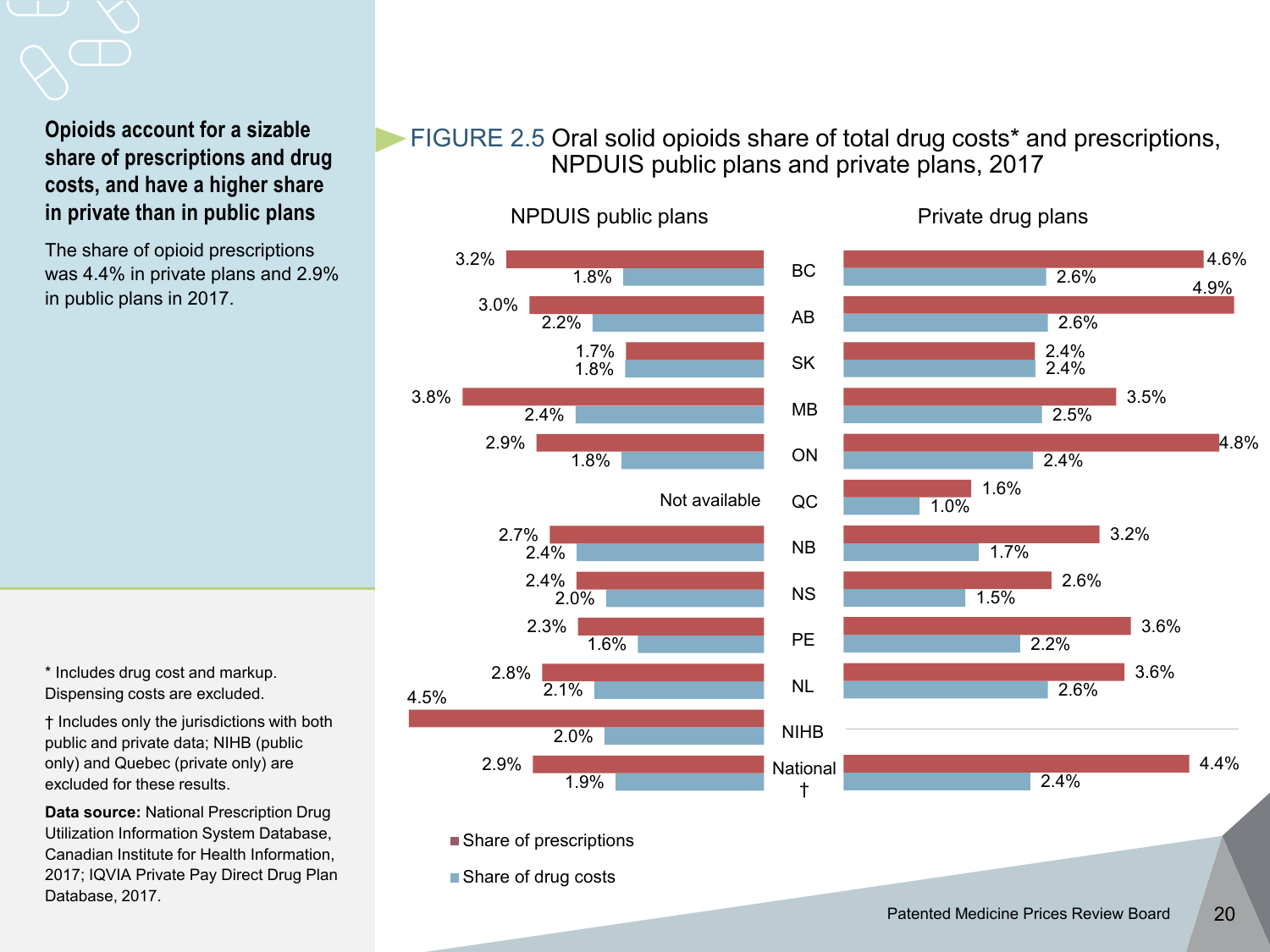#### **The number of prescriptions for hydromorphone has tripled in public plans since 2010, and nearly doubled in private plans**

Tramadol and morphine prescriptions in private plans have also been on the rise.

FIGURE 2.6 Number of prescriptions indexed to 2010, oral solid opioids, NPDUIS public plans and private plans, 2010 to 2017



**Note:** Public plans did not cover any oral solid hydrocodone between 2010 and 2017. Tramadol data in public plans is not reportable due to confidentiality requirements for small values.

**CAGR:** compound annual growth rate.

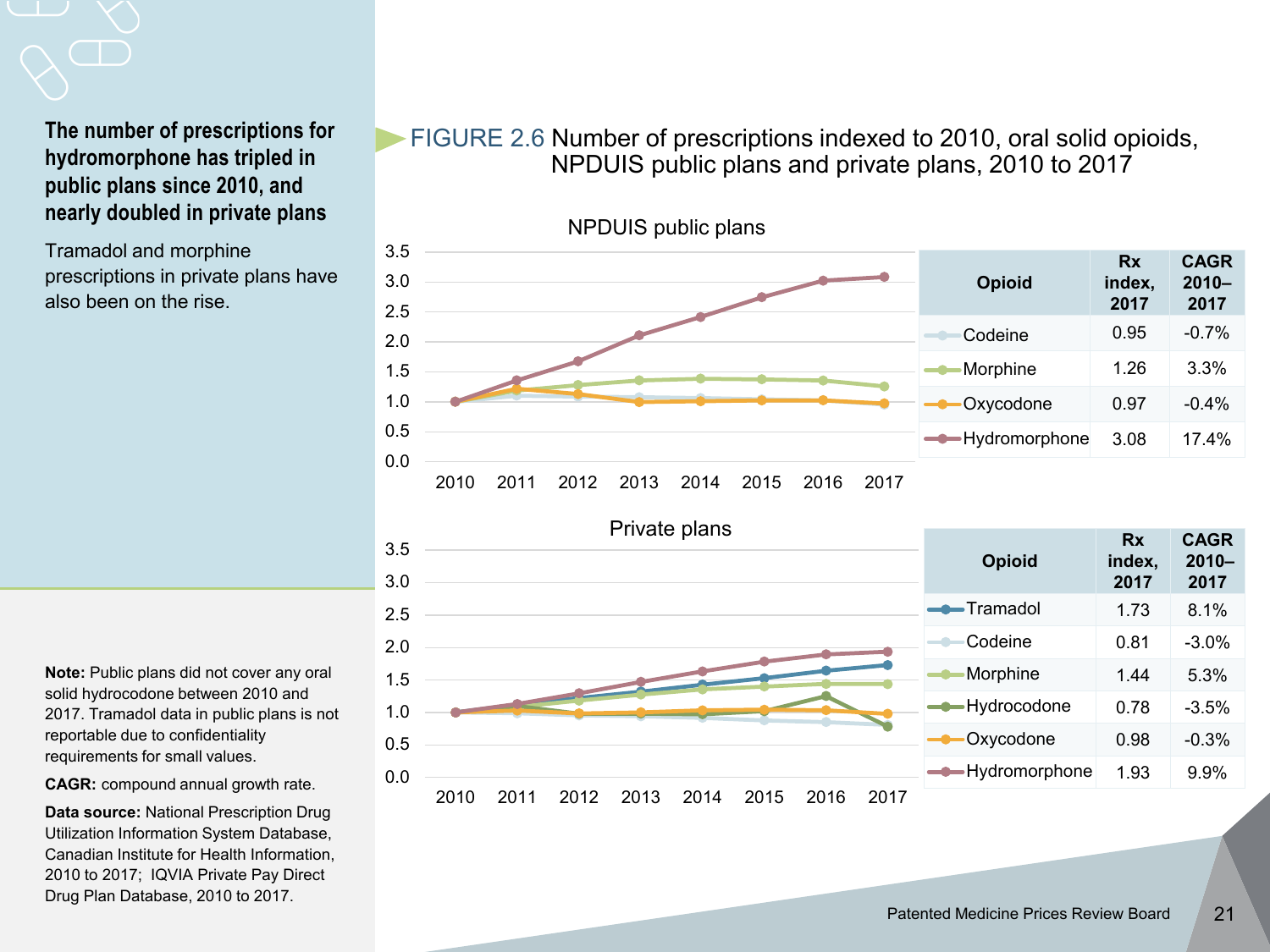**Hydromorphone now captures one third of the public drug plan prescription market as its use has increased markedly in recent years**

In private plans, the use of hydromorphone and tramadol grew steadily from 2010 to 2017, though codeine and oxycodone remained the market leaders. Figures A3 and A4 in the Appendix provide similar information in terms of units and drug costs, respectively.

FIGURE 2.7 Distribution of prescriptions by oral solid opioid, NPDUIS public plans and private plans, 2010 to 2017







**Note:** Public plans did not cover any oral solid hydrocodone between 2010 and 2017. Tramadol data in public plans is not reportable due to confidentiality requirements for small values.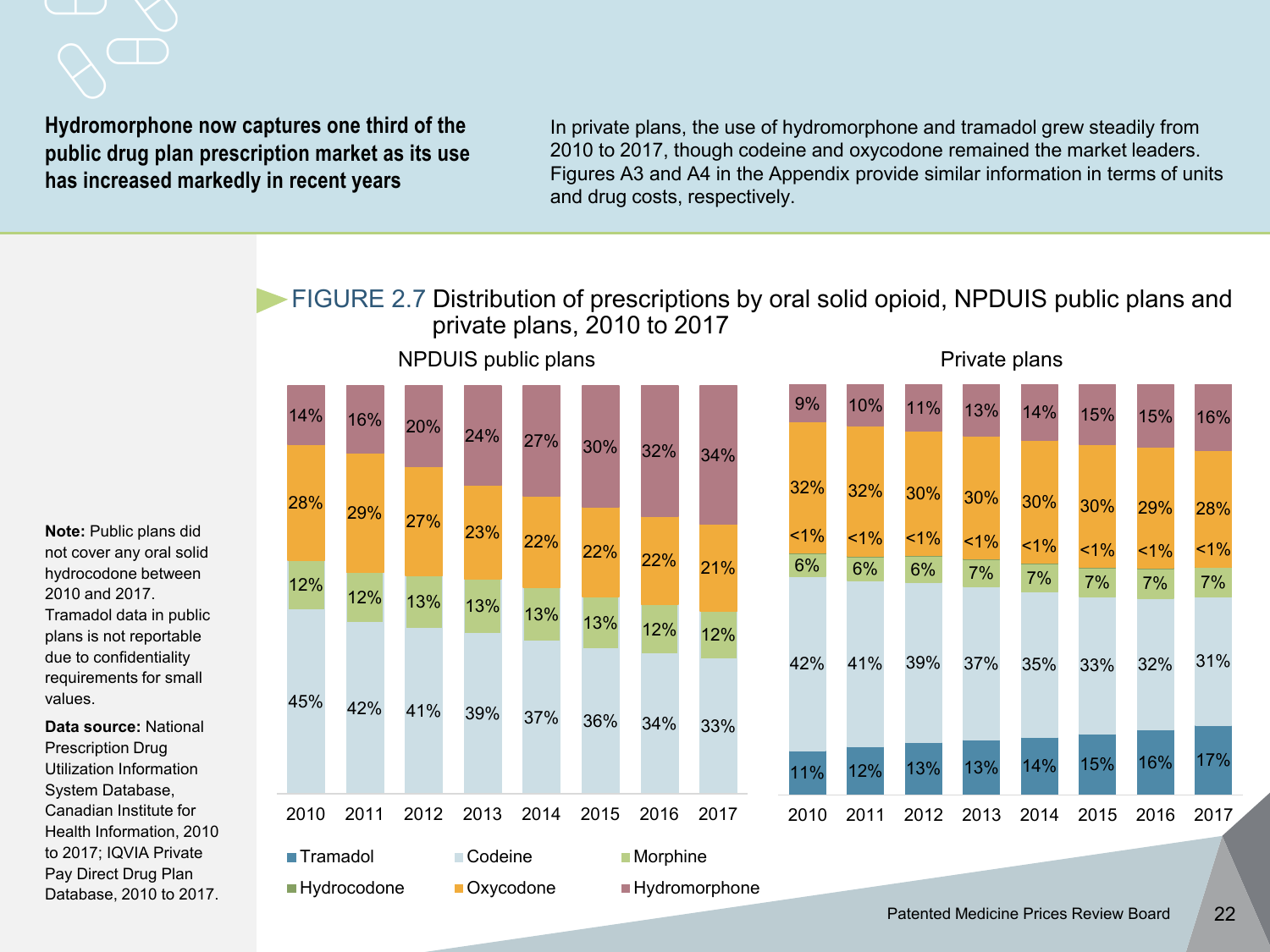**Due to its strong prescription growth in public plans, hydromorphone now accounts for the largest share of prescriptions and drug costs** 

In private plans, oxycodone was still the leader in terms of drug cost followed by tramadol, while codeine was the most prescribed opioid.

FIGURE 2.8 Market distribution by units, prescriptions, and drug costs\*, oral solid opioids, NPDUIS public plans and private plans, 2017

**Note:** Public plans did not cover any oral solid hydrocodone between 2010 and 2017. Tramadol data in public plans is not reportable due to confidentiality requirements for small values.

\* Includes drug cost and markup. Dispensing costs are excluded.

**Data source:** National Prescription Drug Utilization Information System Database, Canadian Institute for Health Information, 2017; IQVIA Private Pay Direct Drug Plan Database, 2017.



Patented Medicine Prices Review Board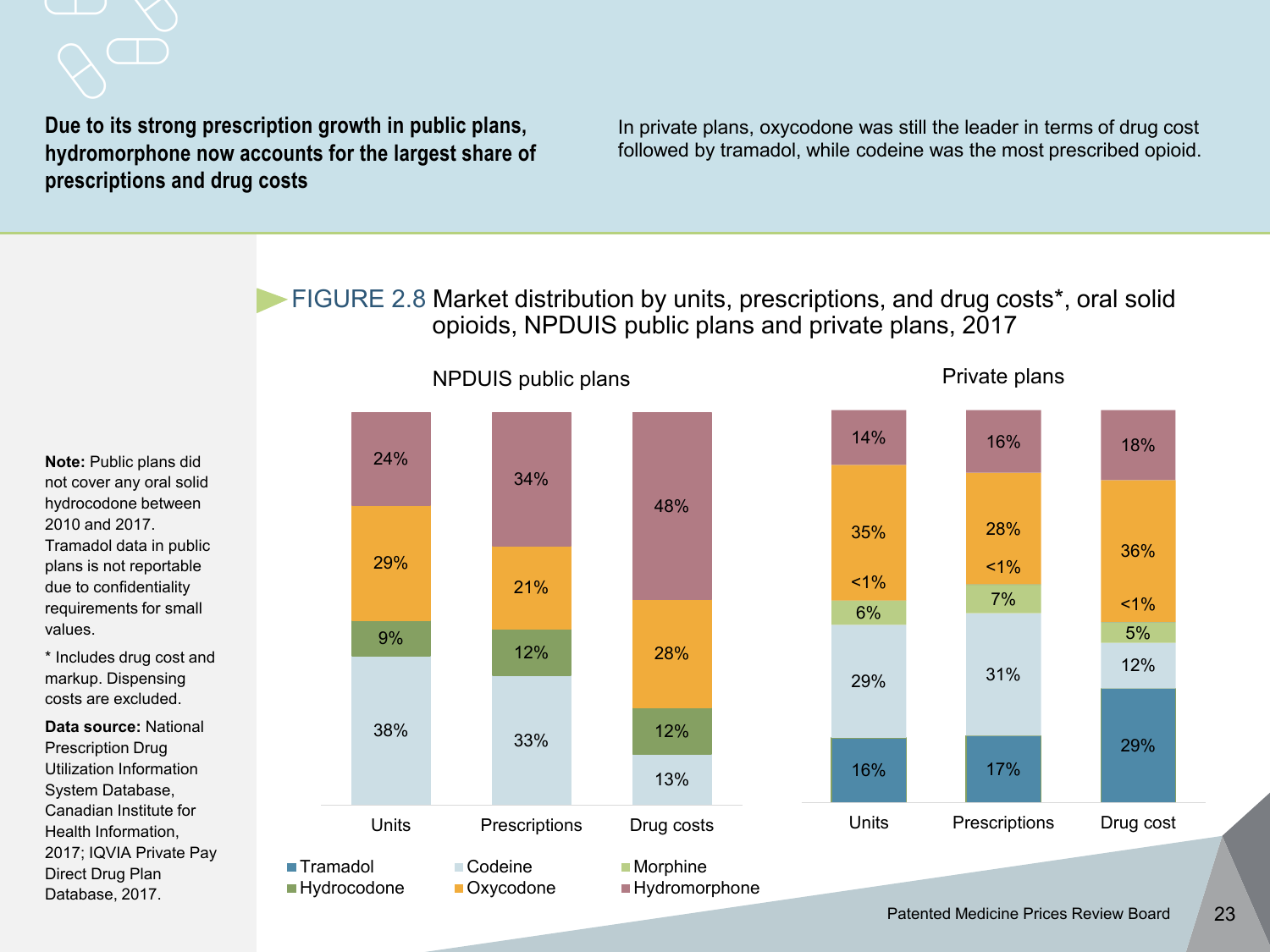#### **Women account for over half of the opioid use in both public and private plans, similar to the patterns observed for all prescription drugs**

No meaningful differences were observed in the distributions of opioids by gender.

FIGURE 2.9 Number of prescriptions by gender, opioids\* versus all drugs, NPDUIS public plans and private drug plans†, 2017

\* Results based on the NPDUIS public plans data pertain to oral solid opioids, while those based on private plan data include non-oral solid formulations.

† Includes only the jurisdictions with both public and private data; data for NIHB and Quebec are not captured in these results.

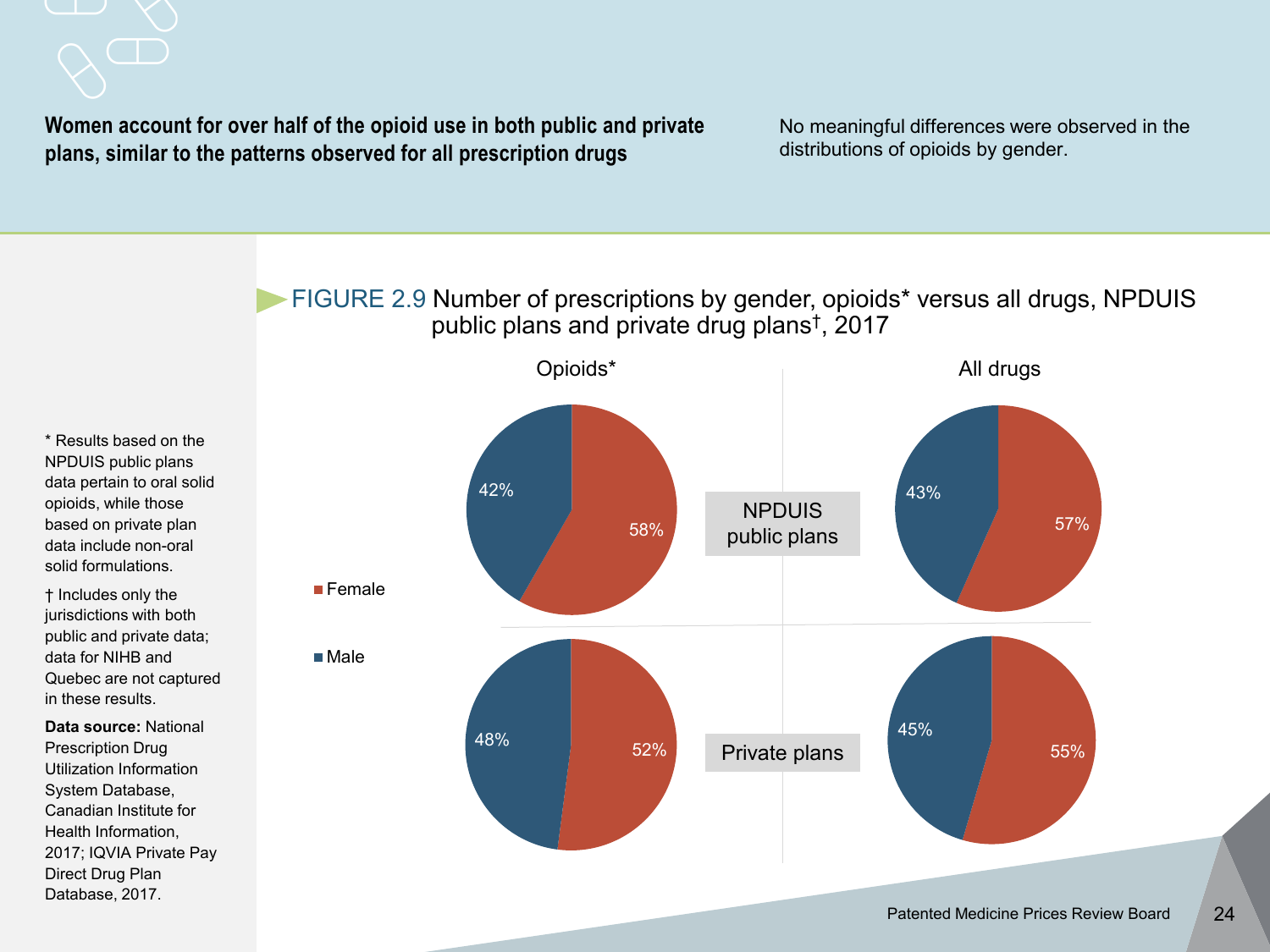**Beneficiaries aged 65+, who make up the largest demographic group in public plans, account for the majority of oral solid opioid prescriptions, but proportionately less than their share of all drug prescriptions**

■65+

 $\Box$  0-24

The data for private plans, which was not limited to oral solid forms, demonstrates a greater alignment between the shares of opioid prescriptions by age group and the shares for all drugs.

#### FIGURE 2.10 Opioid\* prescriptions by age demographic, NPDUIS public plans and private drug plans†, 2017

\* The results based on the NPDUIS public plans data pertain to oral solid opioids, while those based on private plan data include non-oral solid formulations.

† Includes only the jurisdictions with both public and private data; NIHB (public only) and Quebec (private only) are excluded for these results.

**Data source:** National Prescription Drug Utilization Information System Database, Canadian Institute for Health Information, 2017; IQVIA Private Pay Direct Drug Plan Database, 2017.



NPDUIS public plans Private plans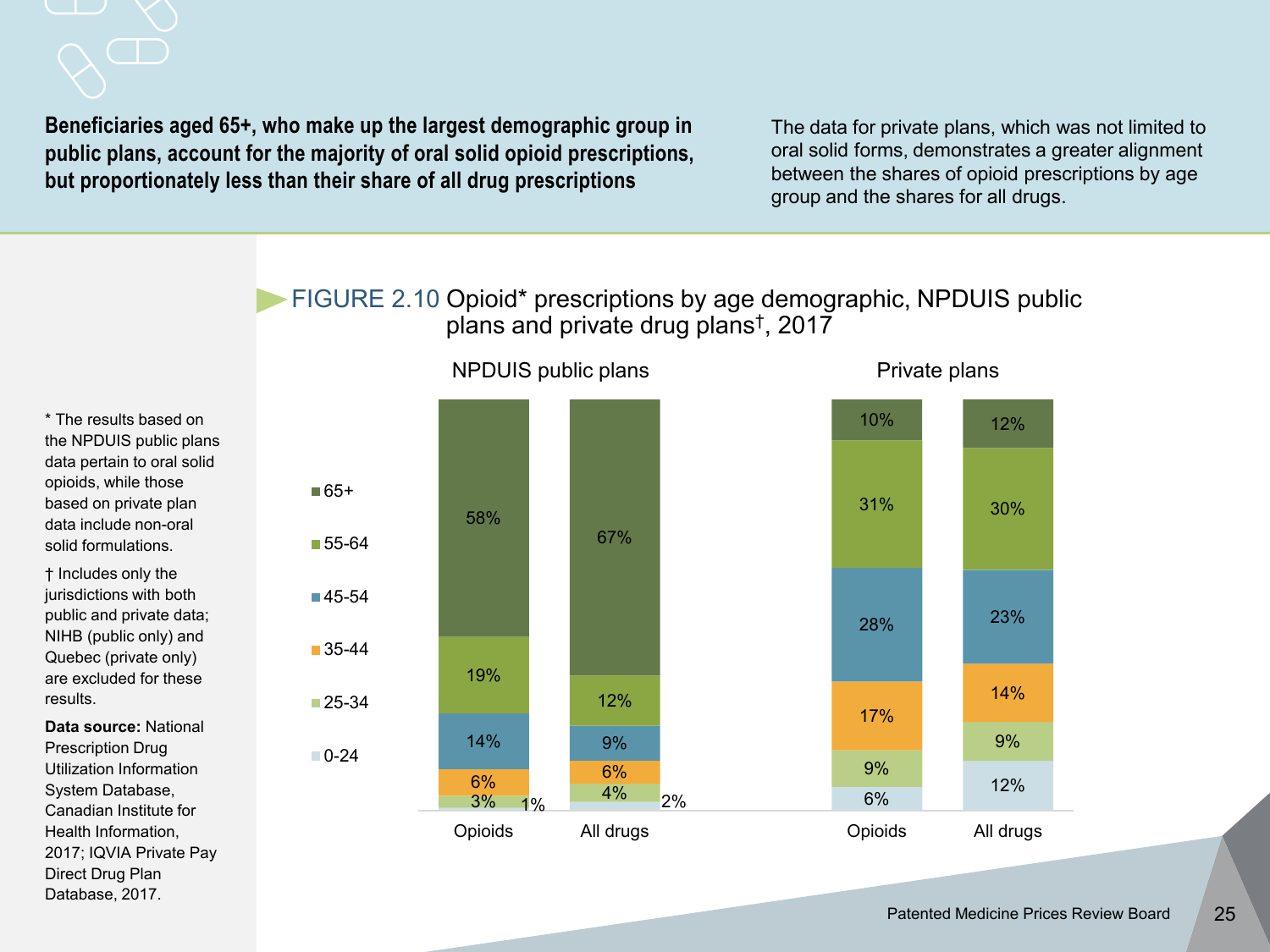#### **Hydromorphone is the most commonly used opioid by seniors in public plans, and its share of use across almost all age groups was higher in public than in private plans. Tramadol is the most utilized opioid by the senior population in private plans, and its share of use is sizable across all age groups**

NPDUIS public plans

Hydromorphone made up 41% of oral solid opioid prescriptions for patients 65+ in public plans. In private plans, tramadol was more commonly used by seniors than codeine, accounting for 33% of all opioid prescriptions, including those in non-oral solid form.

Private plans

#### FIGURE 2.11 Opioid\* prescription distribution by age bands, NPDUIS public plans and private plans, 2017

**Note:** Public plans did not cover any oral solid hydrocodone between 2010 and 2017. Tramadol data in public plans is not reportable due to confidentiality requirements for small values.

\* The results based on the NPDUIS public plans data pertain to oral solid opioids, while those based on private plan data include non-oral solid formulations.

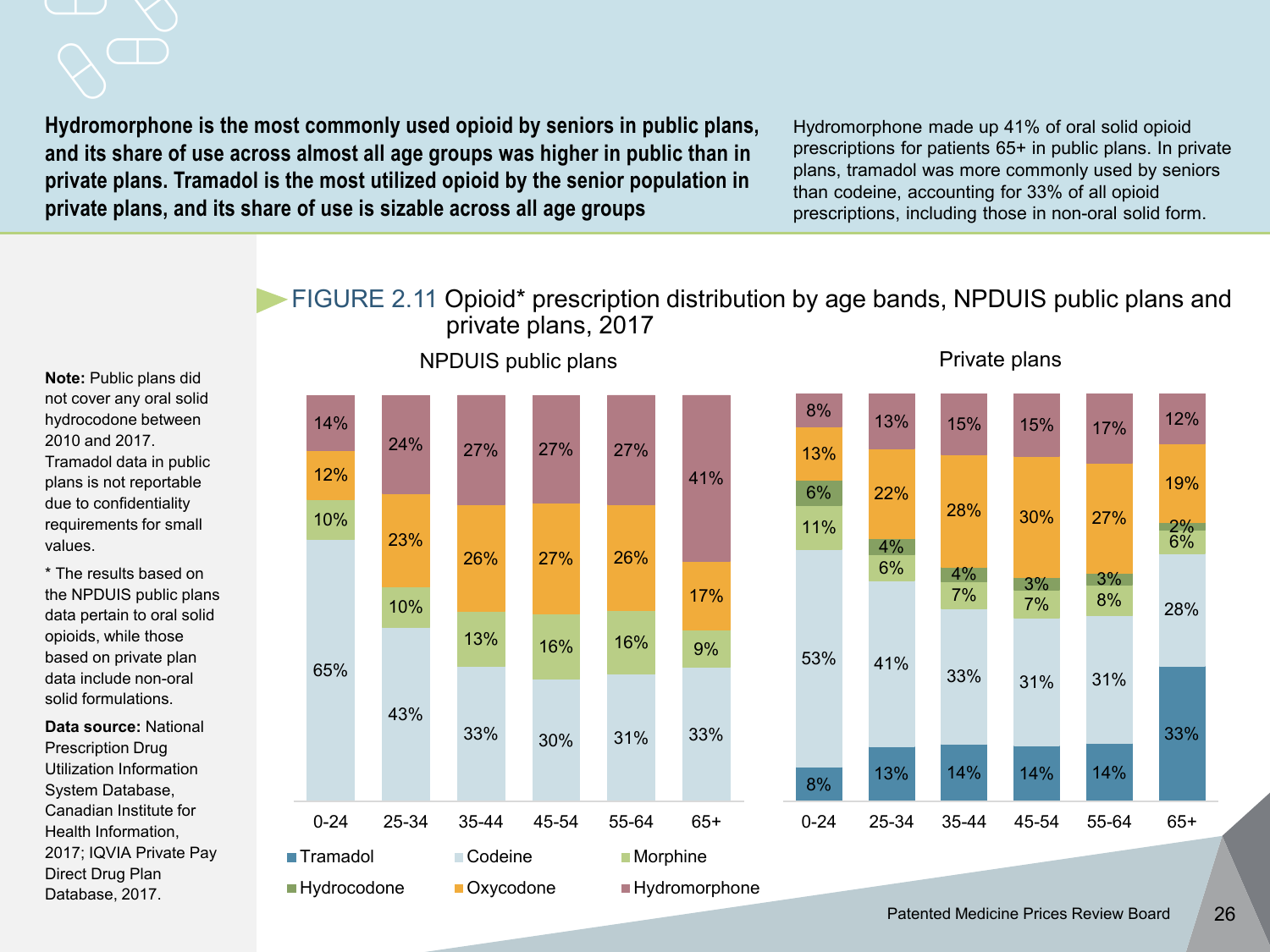## **While results vary across plans, on average, the dispensing costs for opioids represent nearly one third of prescription costs in public plans and less than a quarter in private plans**

Jurisdictional variations in the dispensing cost share of total prescription costs may be due to a number of factors, including demographic and disease profiles, as well as the quantity dispensed with each prescription.

FIGURE 2.12 Drug cost\* and dispensing cost share of total prescription cost for oral solid opioids, NPDUIS public plans and private plans, 2017



\* Includes drug cost and markup.

† Private plan average excludes Quebec for comparison purposes.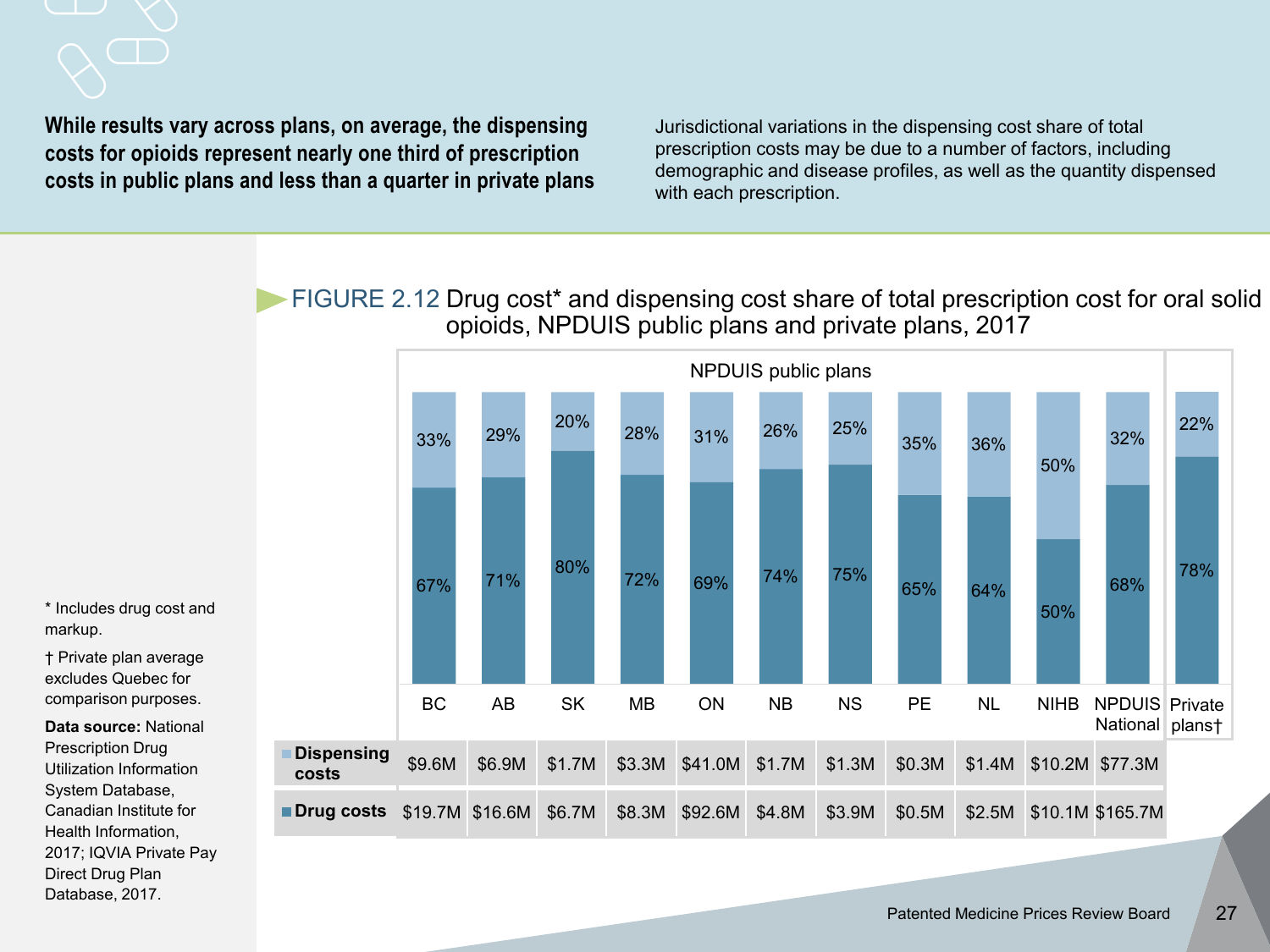**Drug plans pay for the majority of prescription costs related to oral solid opioids, though the plan-paid share varies among jurisdictions**

Public plan beneficiaries paid an average of 15% of the total prescription costs for oral solid opioids in 2017, compared to 12% for private plan beneficiaries. Variations across jurisdictions may be due to plan designs and reimbursement policies, as well as the demographic and disease profiles of the beneficiary populations.

FIGURE 2.13 Patient-paid and plan-paid share of total prescription cost, oral solid opioids, NPDUIS public plans and private plans, 2017



\* Private plan average excludes Quebec for comparison purposes.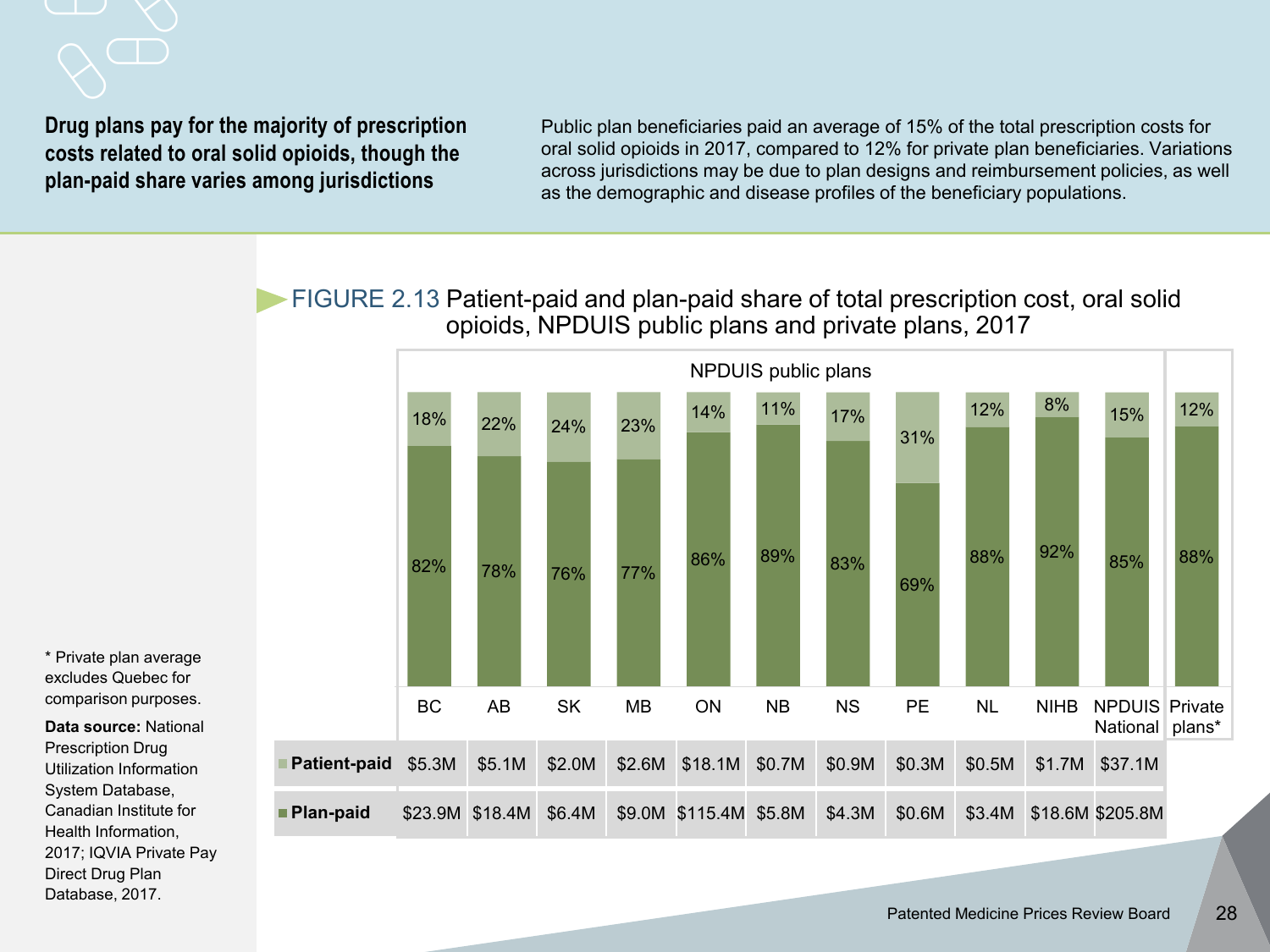#### **In British Columbia, the average annual drug cost per patient has declined for most opioids**

An analysis of public and private plan data shows that the strongest opioids had the largest per-patient cost decreases from 2010 to 2017: -26% for hydromorphone; -21% for oxycodone; and -43% for morphine. Tramadol also had a decrease of - 9%, while codeine had an increase of 20%.

#### FIGURE 2.14 Average opioid\* drug cost per patient, British Columbia public and private plans, 2010 to 2017



\* Results include both oral solid and nonoral solid formulations.

**Data source:** Canadian Institute for Health Information, 2010 to 2017.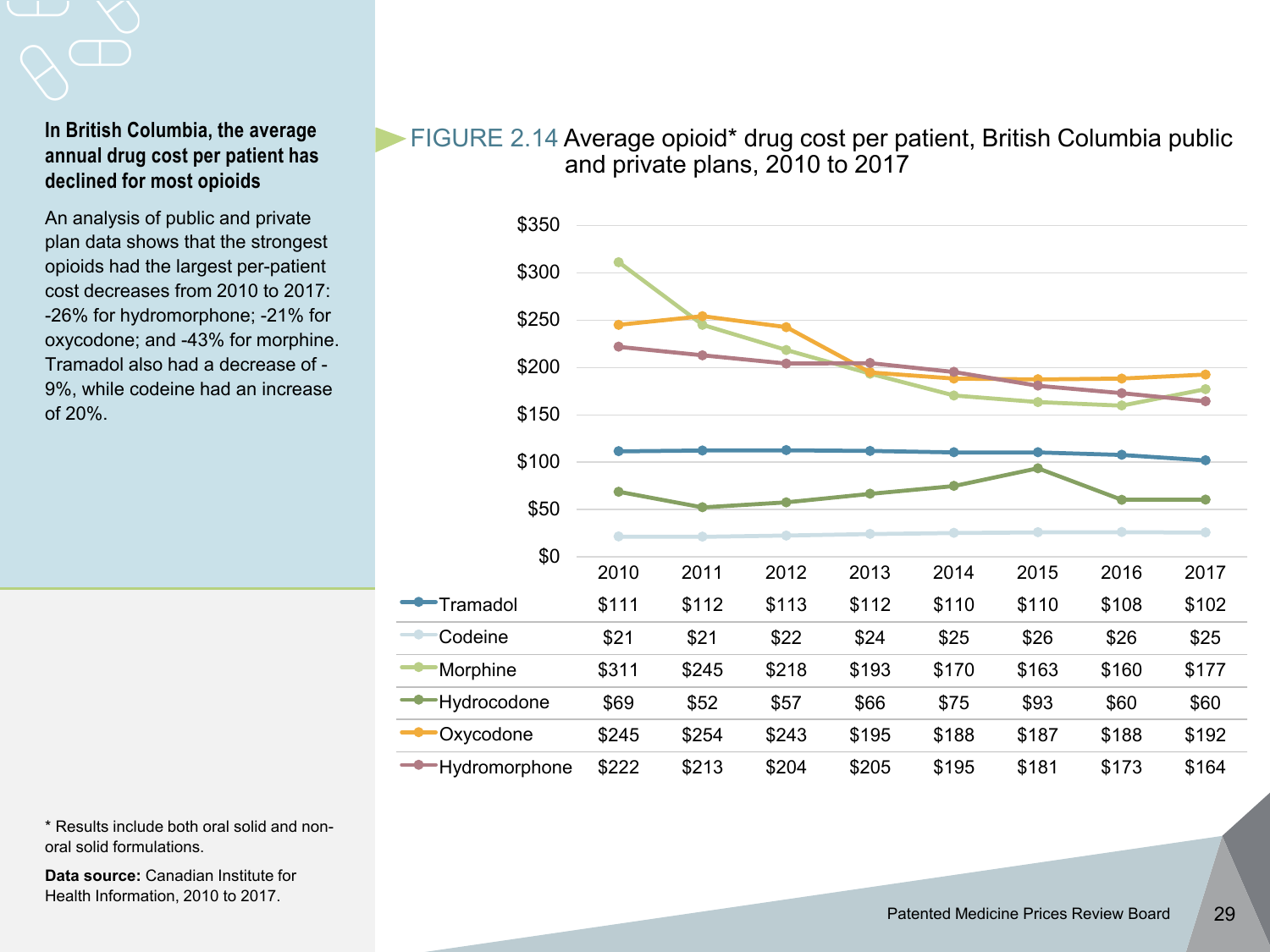# **Appendix**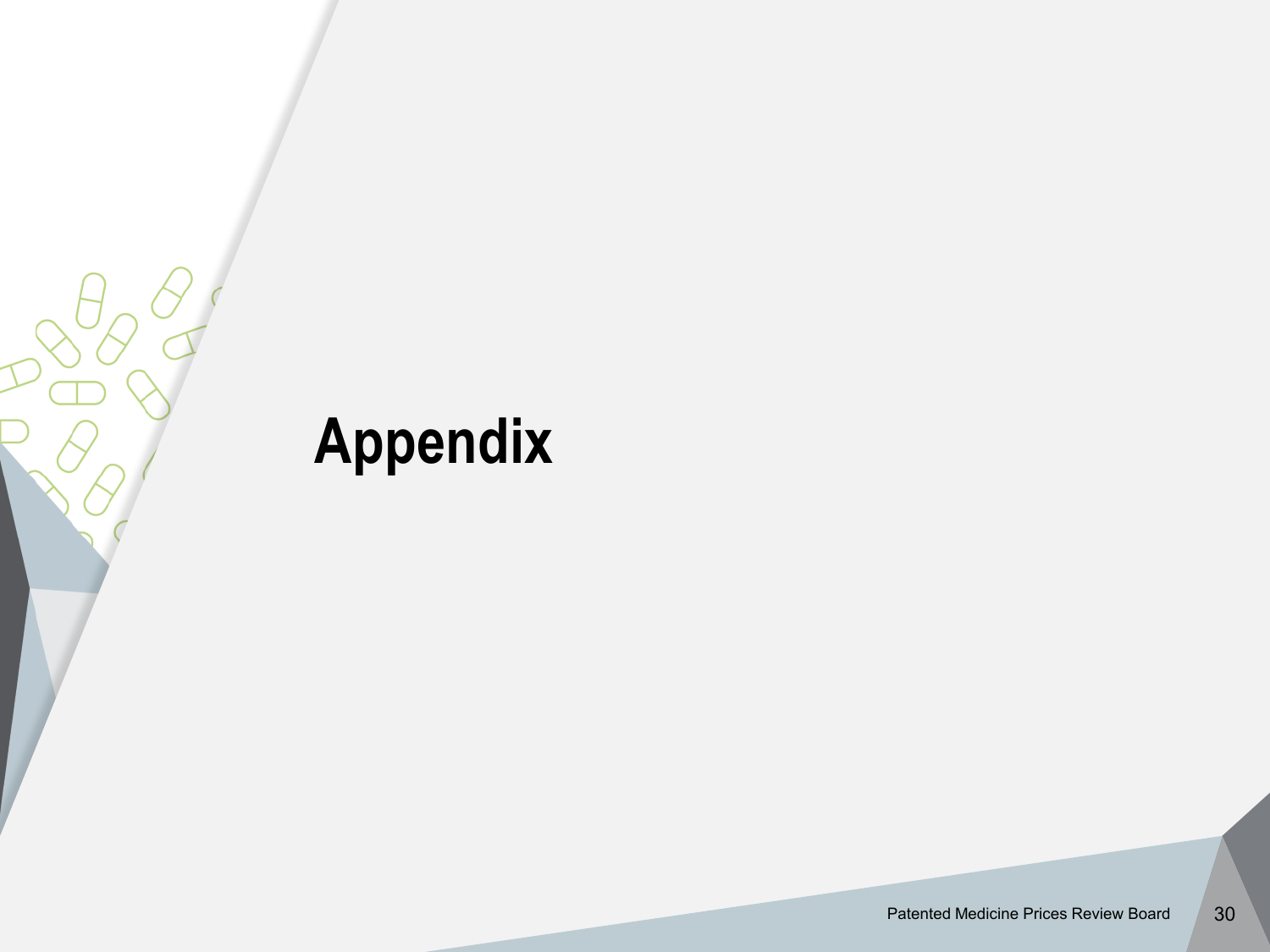

FIGURE A1 Market distribution by units, oral solid opioids, Canada and the US, 2010 to 2017 Canada United States

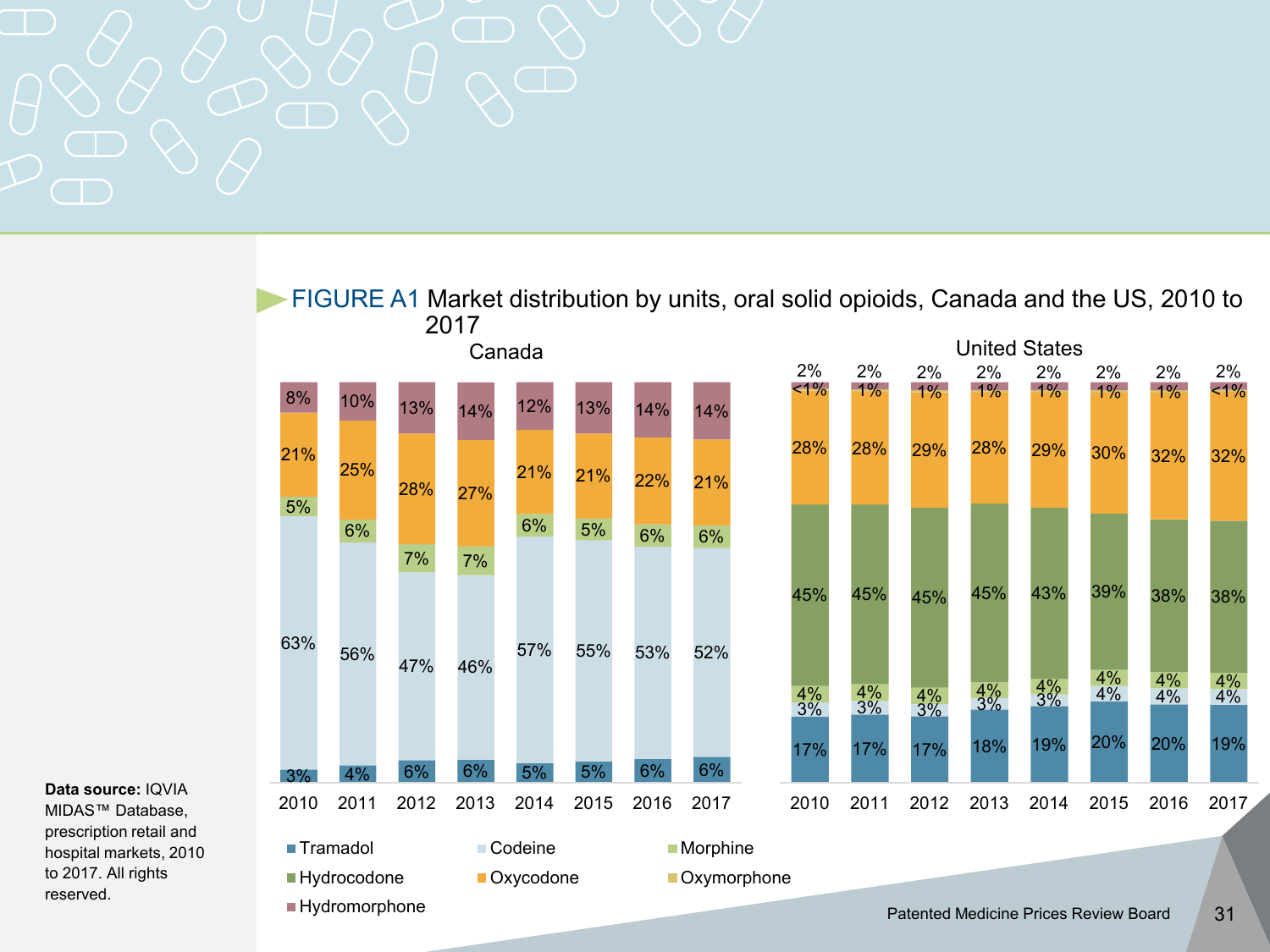

#### FIGURE A2 Distribution of sales by oral solid opioid, Canada and the US, 2010 to 2017





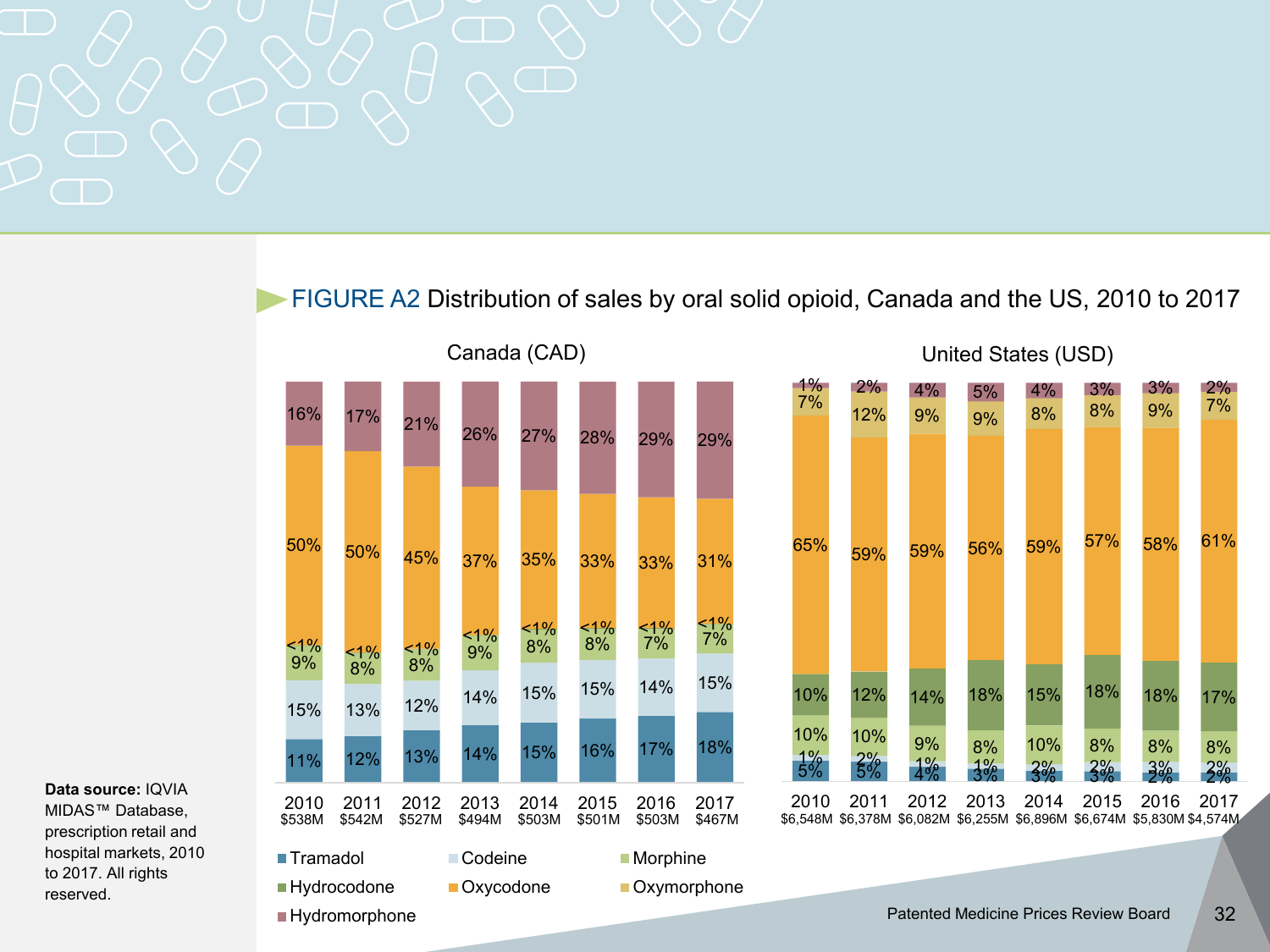

#### FIGURE A3 Distribution of units by oral solid opioid, NPDUIS public plans and private plans, 2010 to 2017







**Note:** Public plans did not cover any oral solid hydrocodone between 2010 and 2017. Tramadol data in public plans is not reportable due to confidentiality requirements for small values.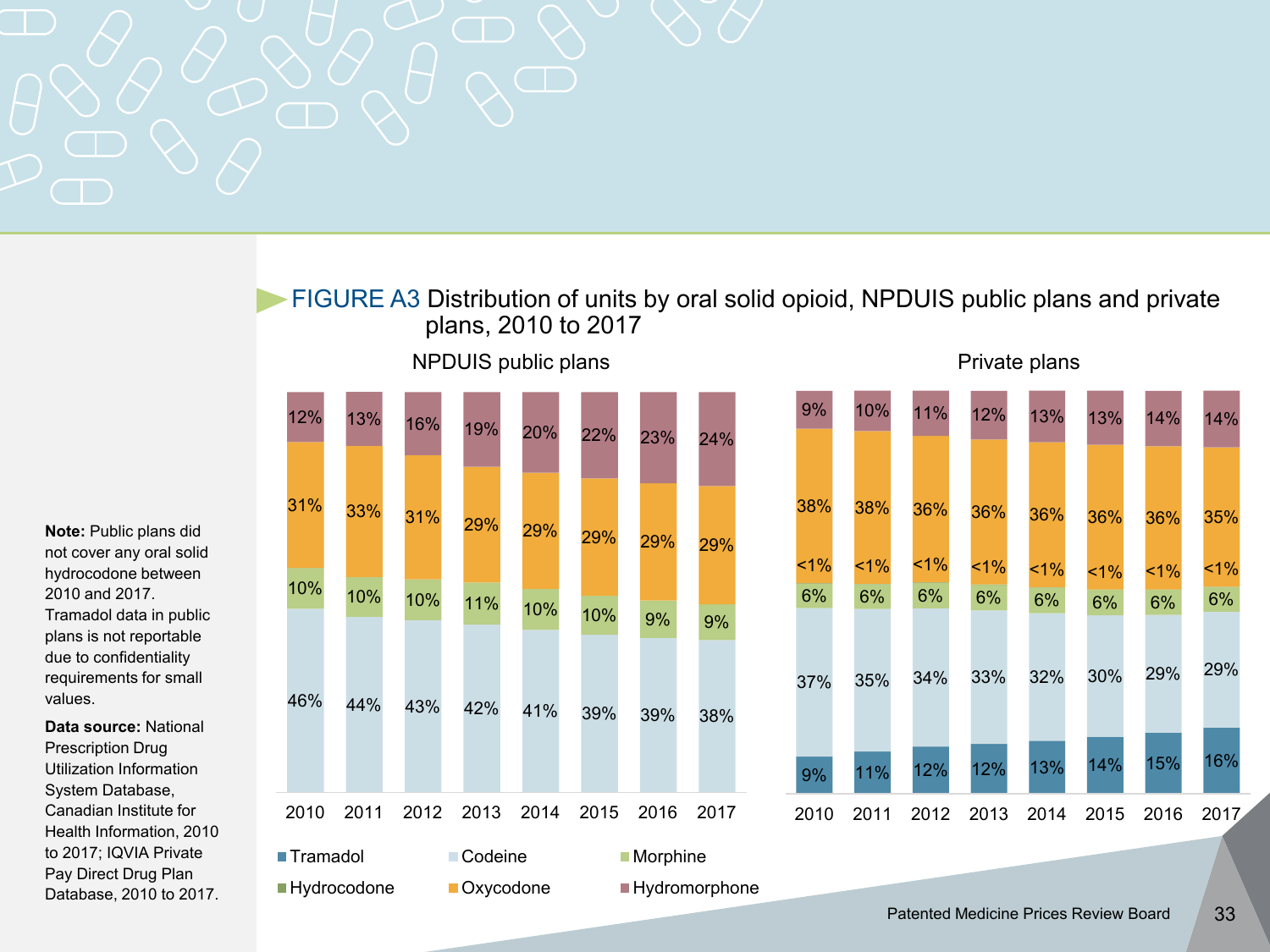

FIGURE A4 Share of costs by oral solid opioid\*, NPDUIS public plans and private plans, 2010 to 2017







**Note:** Public plans did not cover any oral solid hydrocodone between 2010 and 2017. Tramadol data in public

plans is not reportable due to confidentiality requirements for small values.

\* Includes drug cost and markup. Dispensing costs excluded.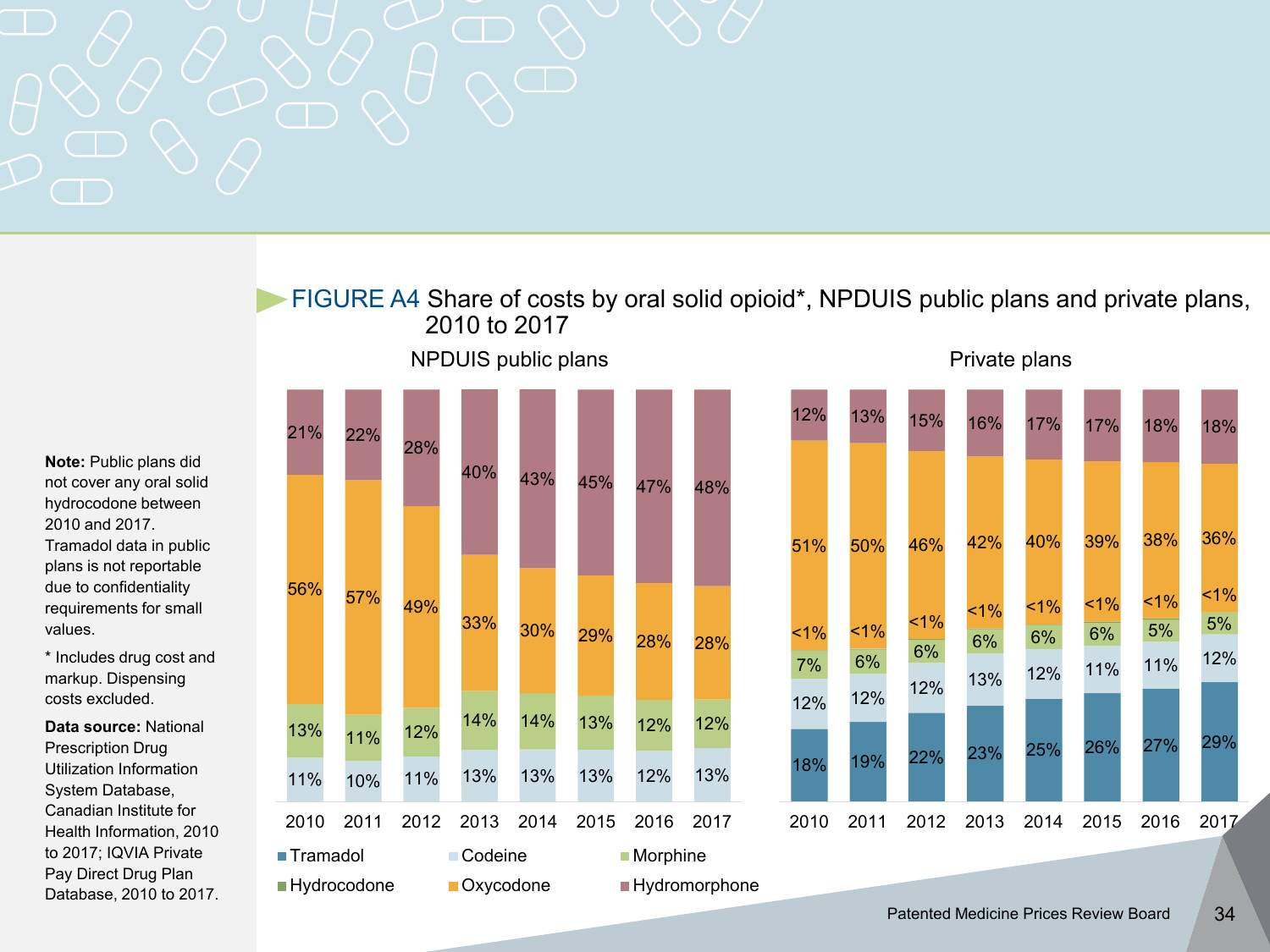FIGURE A5 Total sales, oral solid opioids, Canada and the US, 2010 to 2017



**CAGR:** compound annual growth rate, 2010 to 2017.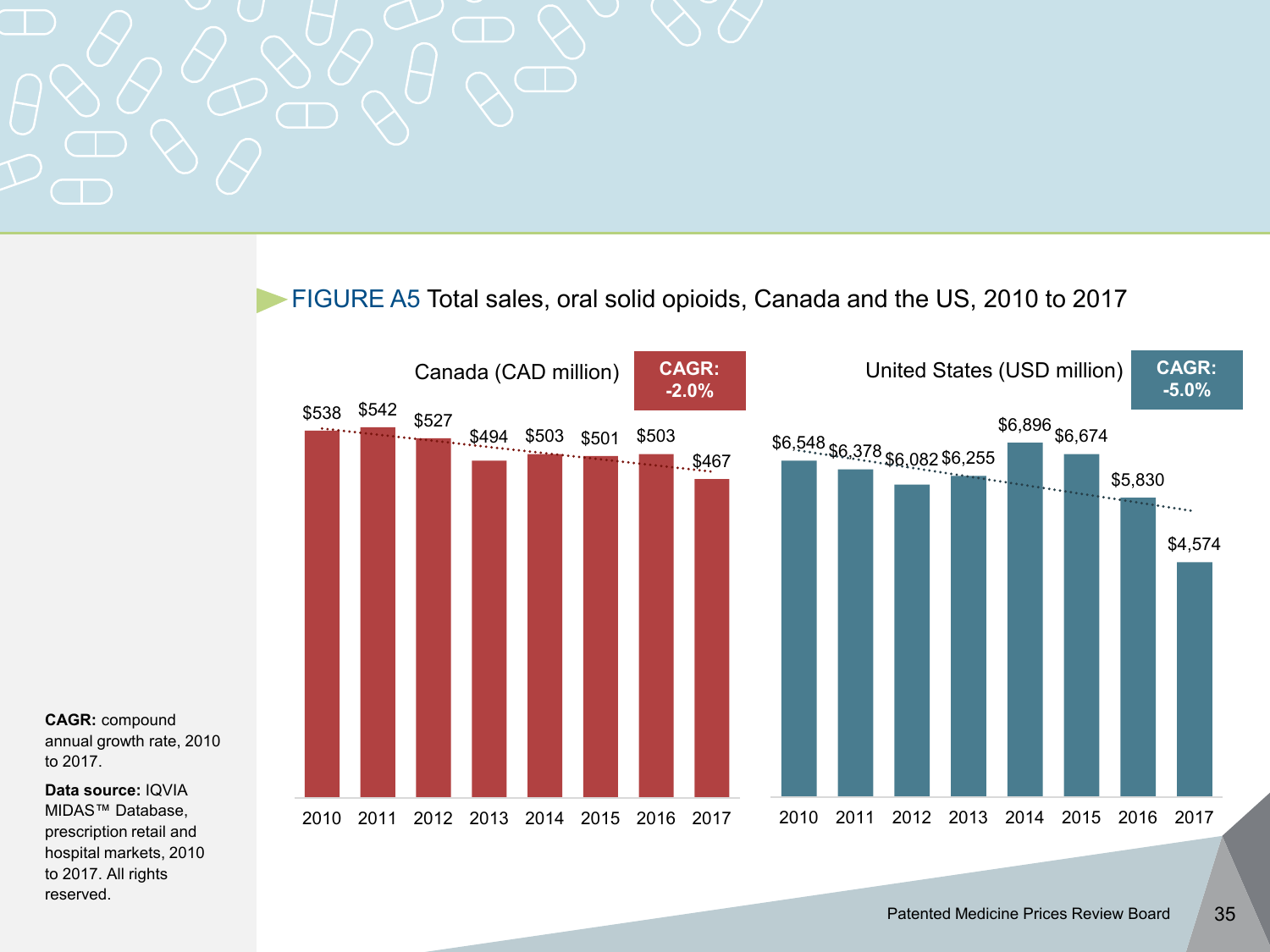FIGURE A6 Tramadol sales by absolute amount and number of milligrams, Canada and the US, 2010 to 2017

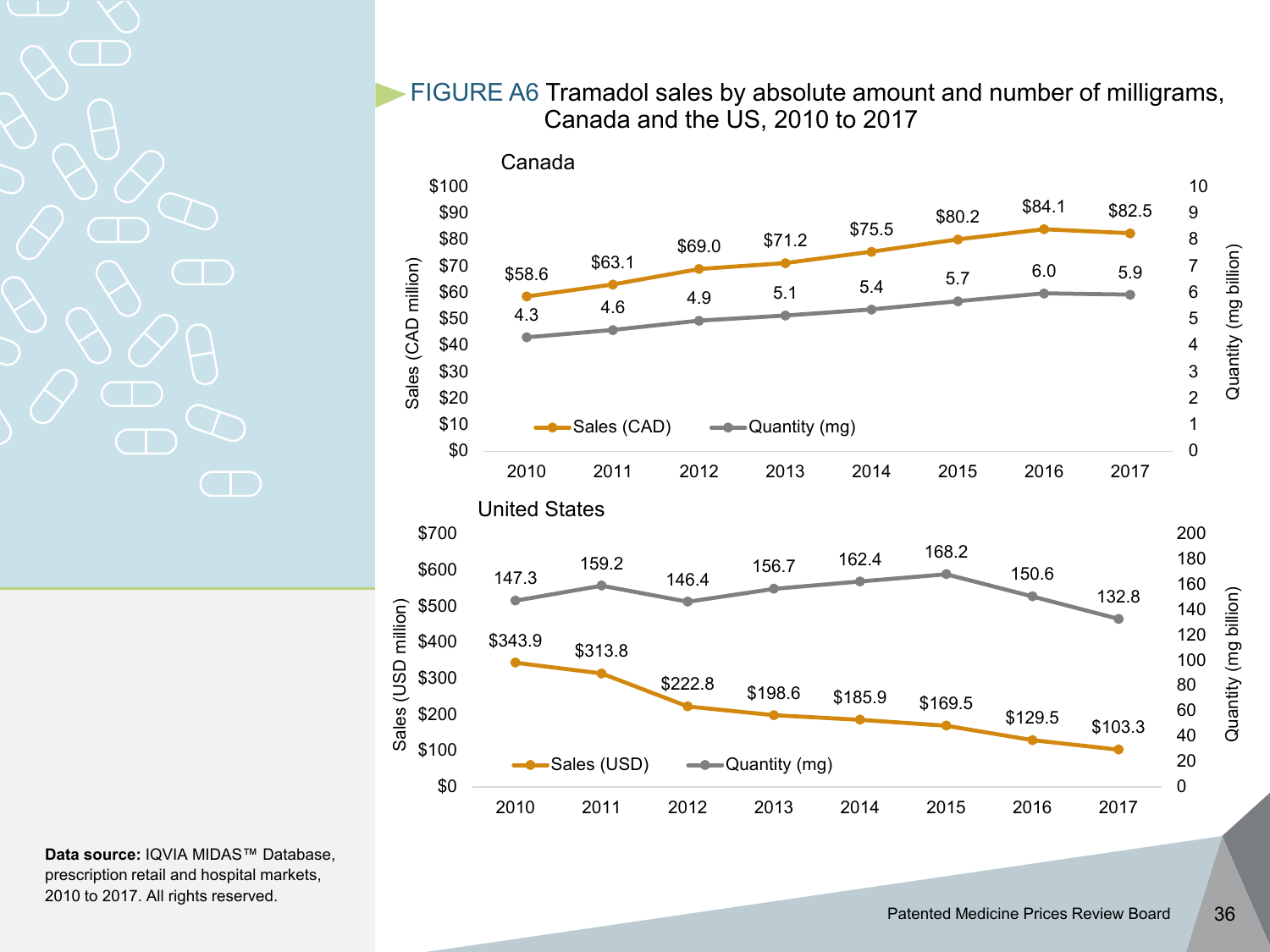#### FIGURE A7 Average price per milligram, oral solid opioids, Canada, 2010 to 2017

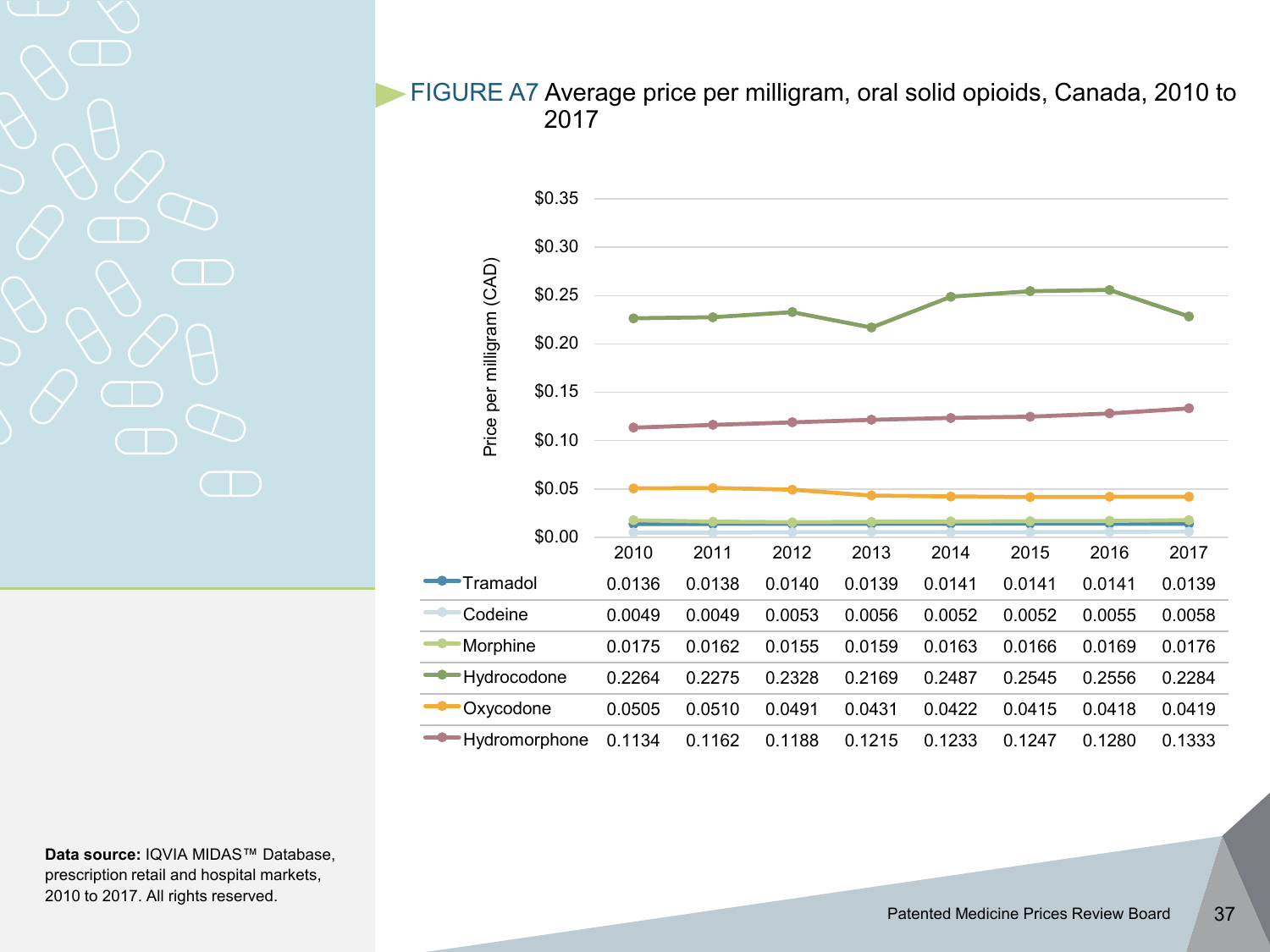FIGURE A8 Average price per milligram, oral solid opioids, US, 2010 to 2017

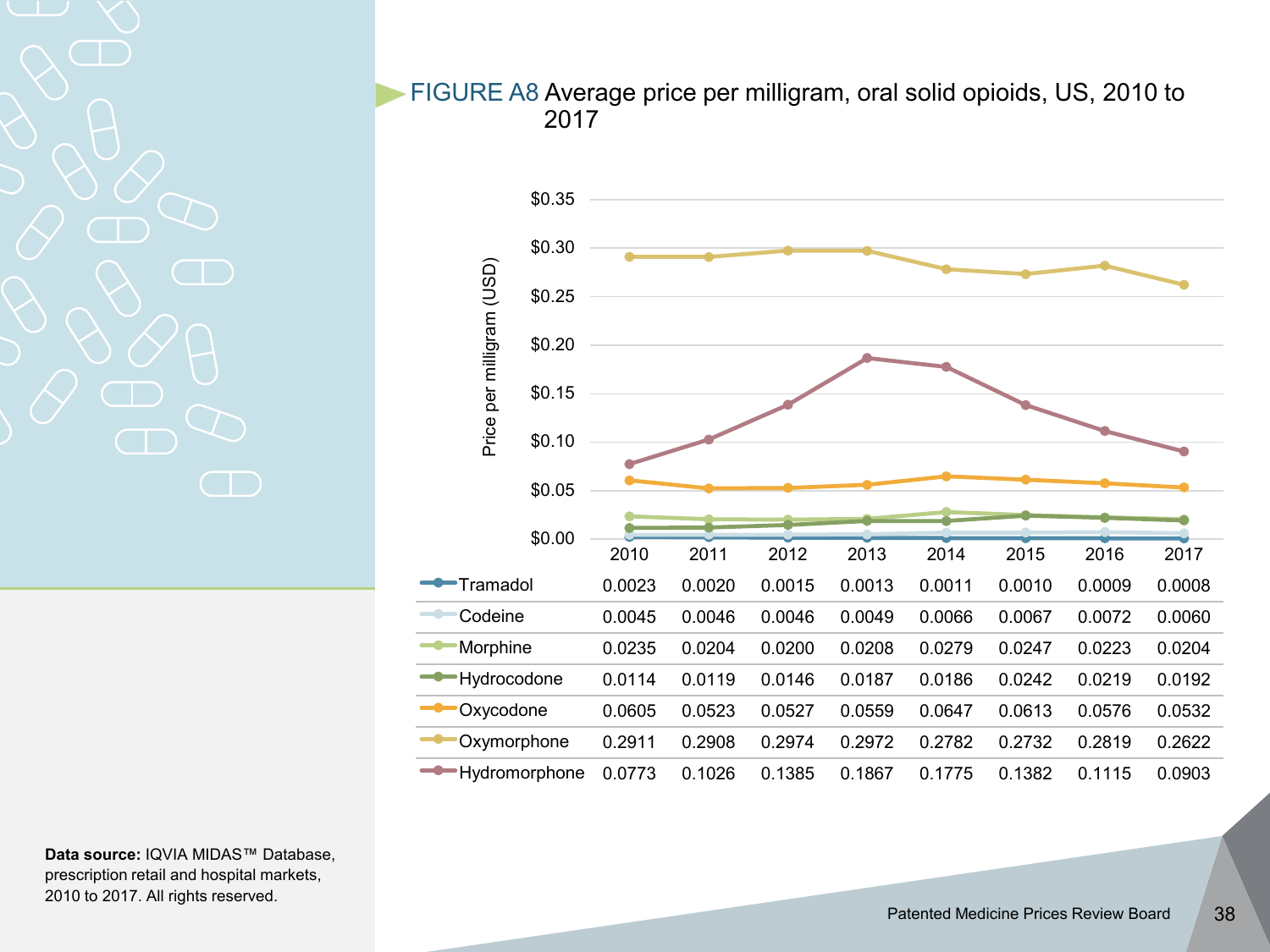FIGURE A9 Per capita sales by oral solid opioid, Canada, 2010 to 2017

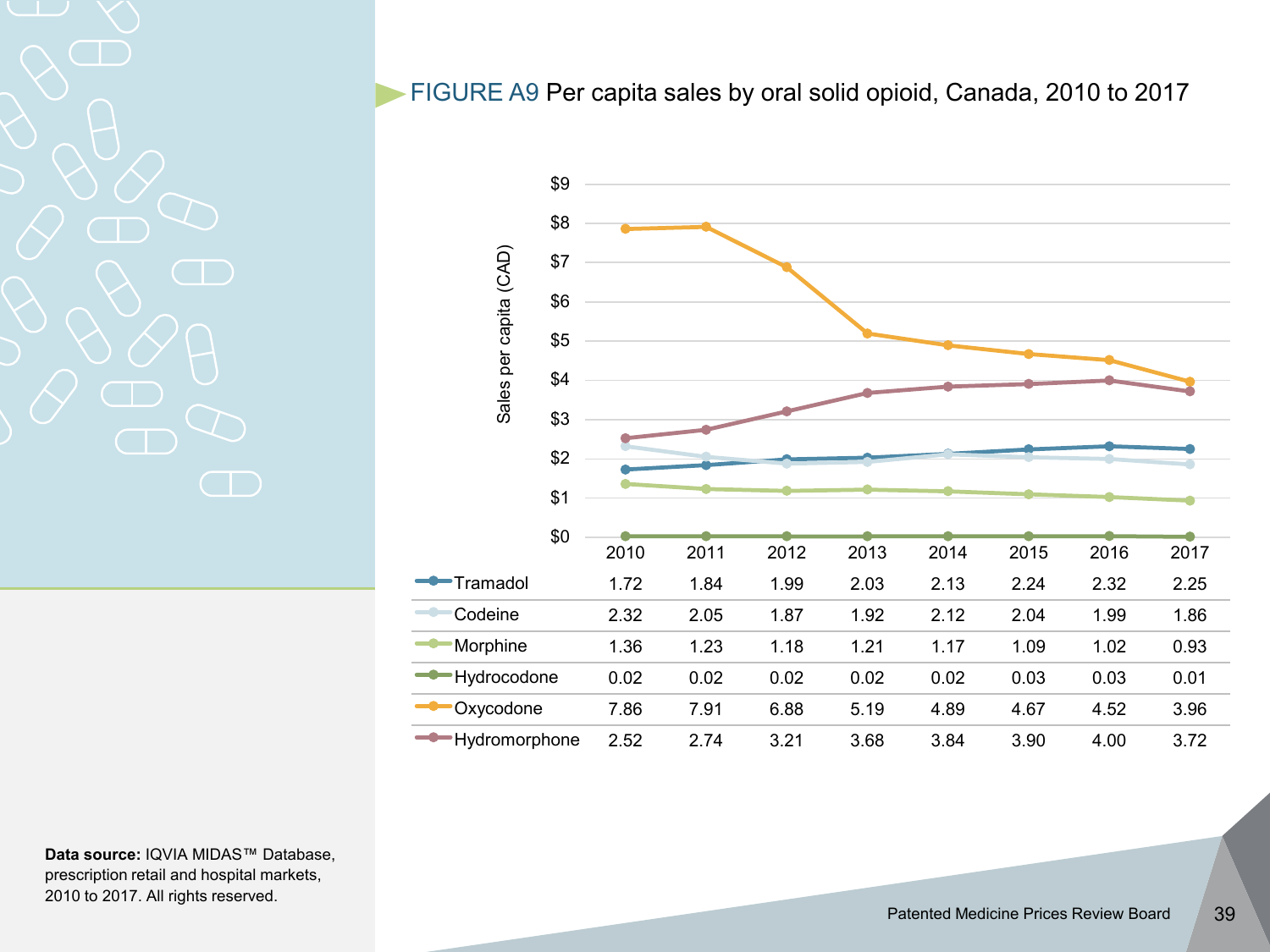#### FIGURE A10 Per capita sales by oral solid opioid, US, 2010 to 2017

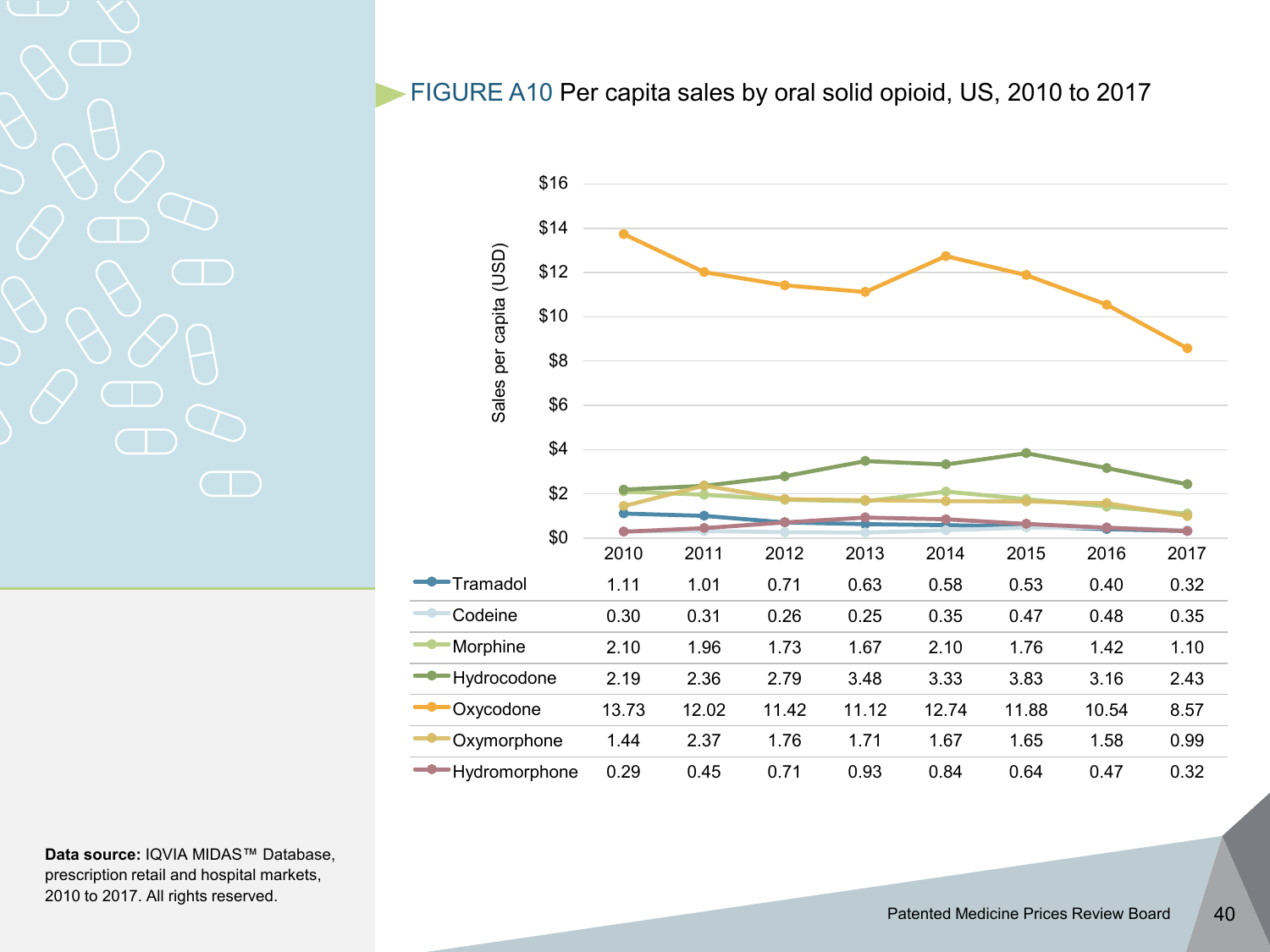FIGURE A11 Per capita milligrams sold by oral solid opioid, Canada, 2010 to 2017

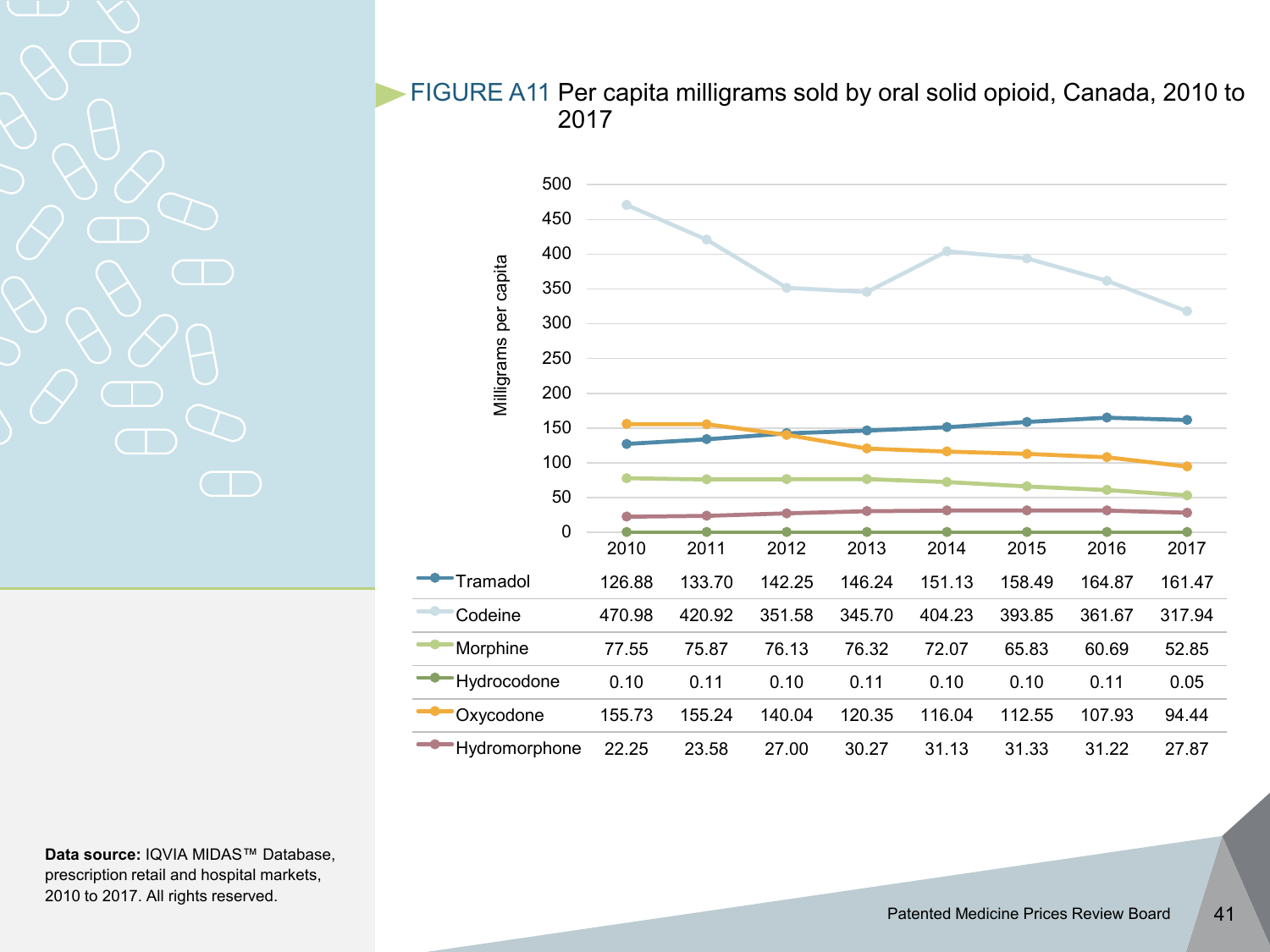FIGURE A12 Per capita milligrams sold by oral solid opioid, US, 2010 to 2017